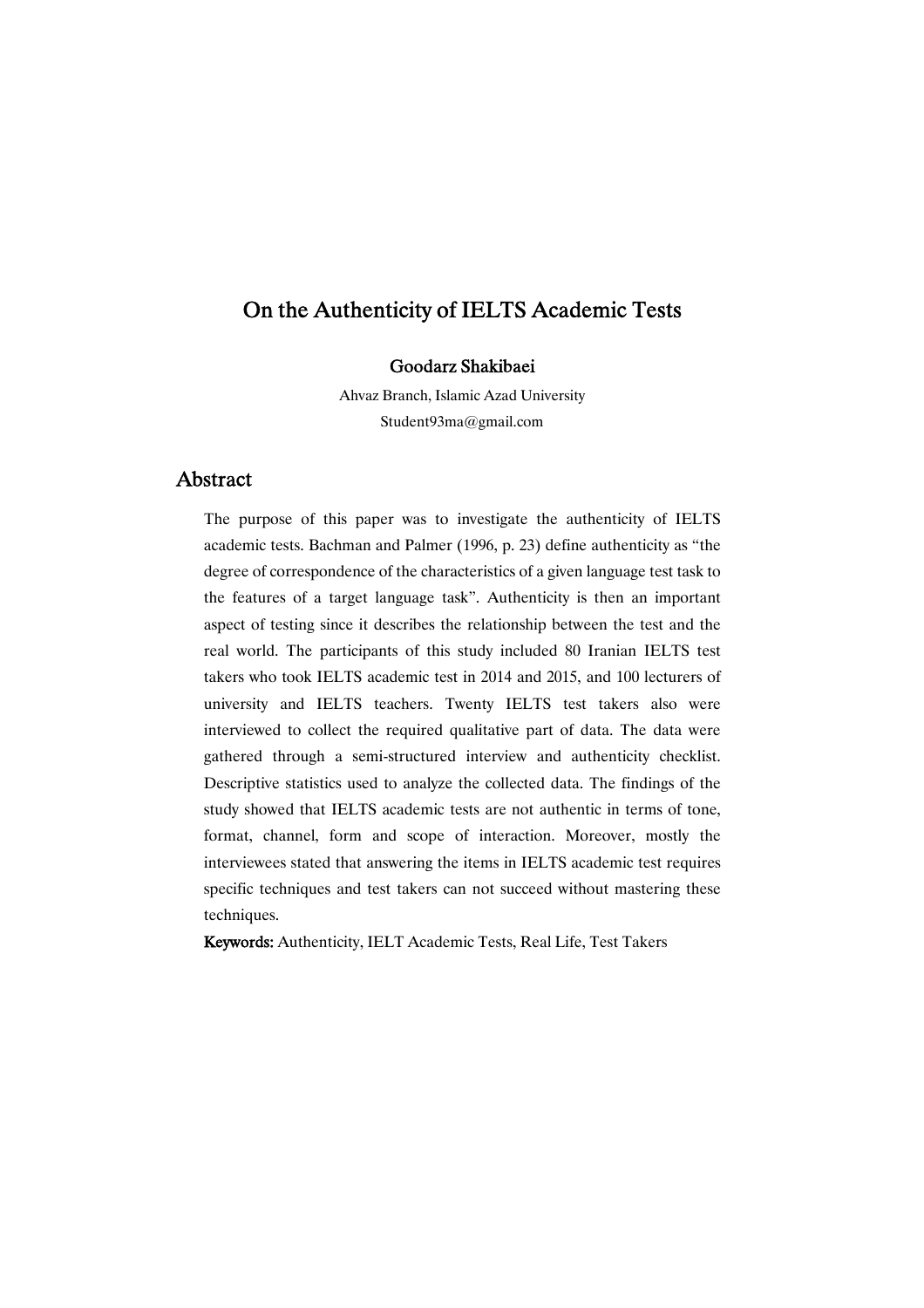# 1.Introduction

One of major principles of language testing is authenticity, a concept that is a little slippery to define, especially within the art and science of evaluating and designing tests. Beckman and Palmer (1996, p. 23) define authenticity as "the degree of correspondence of the characteristics of a given language test task to the features of a target language task" and then suggest an agenda for identifying those target language tasks and for transforming then valid test items. Authenticity is defined in different ways. The authenticity of test tasks in recent years has increased noticeably. Two or three decades ago, unconnected, contrived items were accepted as a necessary component of testing. Things have changed. It was supposed that language testing scale could encompass the performance of the productive skills and writing components. Reading passages are selected from real-life sources that test-takers are likely to have encountered or will encounter.

The possible meaning of authenticity can be as follows:

- a. Authenticity relates to the language produced by native speakers in a particular language community (Porter & Roberts, 1981; Little & Singleton, 1989).
- b. Authenticity relates to the language produced by a real speaker or writer for a real audience, conveying a real message (Morrow, 1977; Porter & Roberts, 1981; Swaffar 1985, Nunan, 1988; Benson &Voller, 1997).
- c. Authenticity relates to the interaction between students and teachers and is a "personal process of management" (Van Lier, 1996, p. 128).
- d. The degree of correspondence of a given language test task to the features of a TLU task (Bachman & Palmer, 1996, p. 23-29).
- e. A language test is said to be authentic when it mirrors as exactly as possible the content and skills under test (Davis, 1999, p. 13).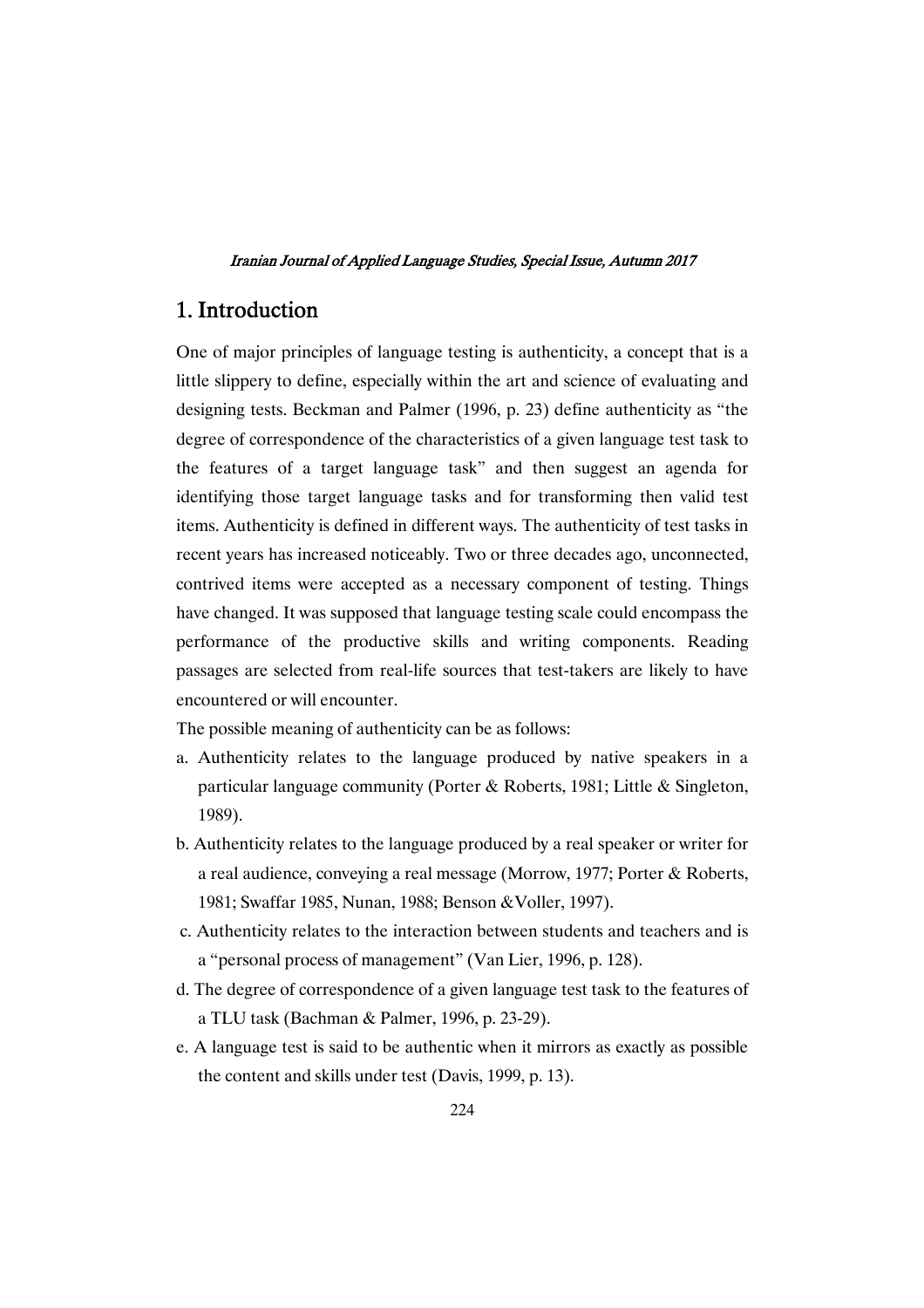f. Authenticity relates to assessment (Bachman, 1991).

Authenticity is then an important aspect of testing since it describes the relationship between the test and the real world. The notion of authenticity was developed first within applied linguistics in the 1960. The debate mainly focused on the nature of authentic input until 1991, when Bachman suggested that two types of authenticity had to be realized: situational and international authenticity (Lewkowicz, 2000, p. 48). While situational authenticity was considered with the relationship between test task and the criterion behavior, interactional authenticity indicated the interaction between test task and test user (Authenticity in language assessment by: Eder, 2010).

Based on Blackman, classic fundamental considerations in language testing, an authentic language test is on which indicates how similar a test takers performance is to what he is likely to do in a real life situation .In other words, the more similar a test task is to what happens in real life, the more authentic it will be.

Despite the significance of authenticity, only a few studies have been carried out to investigate IELTS academic tests in terms of authenticity. To investigate this quality of IELTS academic tests, the following question was formulated and answered in this study.

-To what extent are the contents and tasks of the current IELTS academic tests practiced in Iran authentically representative of the tasks in target language situation"?

# 2. Review of Literature

According to Guariento and Morley (2001), one of the most important characteristics of tests is authenticity that has been vital important in language teaching and language teacher education for almost four decades.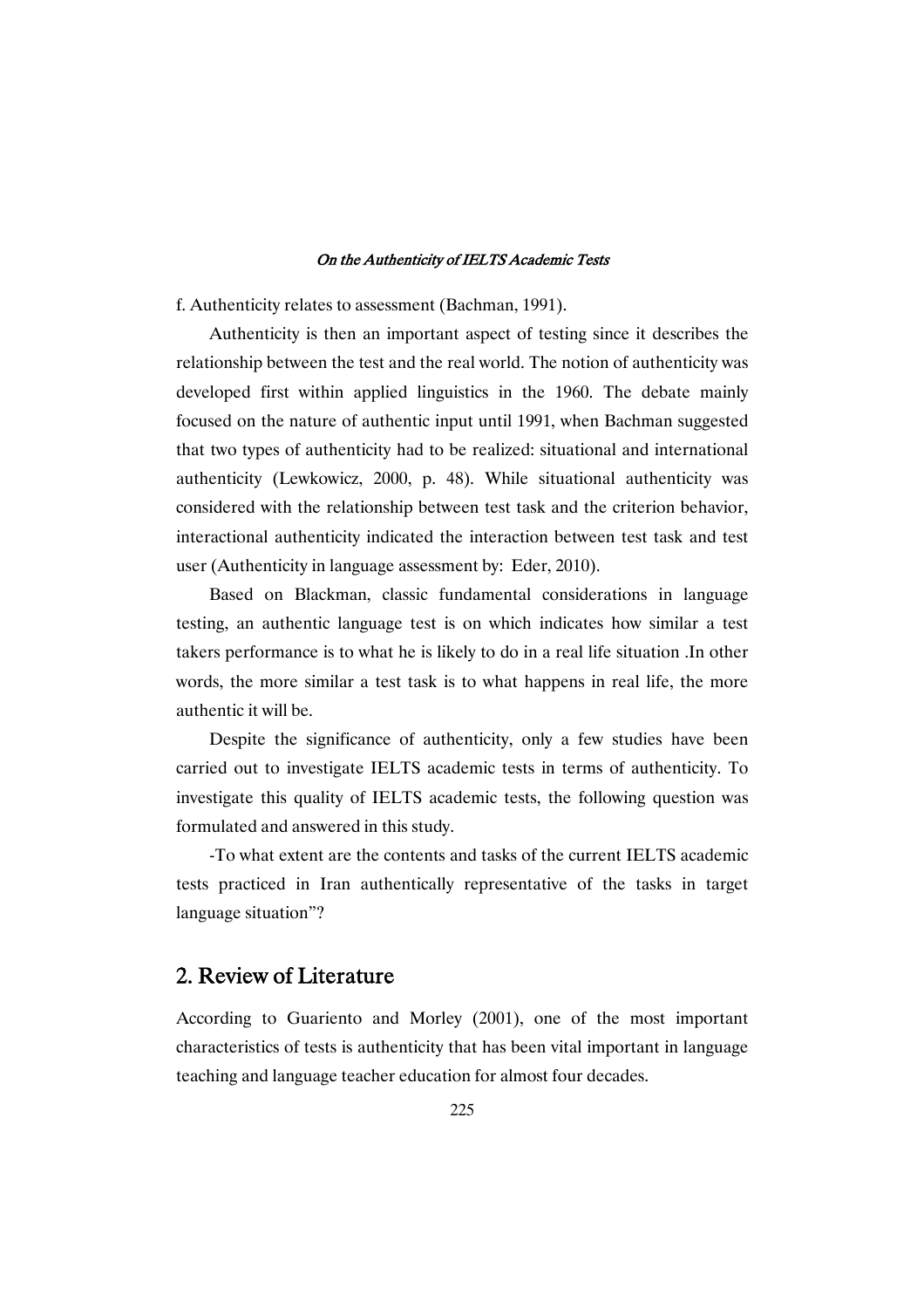The issue of authenticity has always been an important part of any discussion on language testing. There is an argument that only real language use should be counted when assessing language ability. Authenticity, in early communicative texts, meant the use of material in prompts that had not been written for non-native speakers of English, and a test could not be communicative unless it was authentic (Fulcher, 2000). Alderson (1981) terms authenticity a "sterile argument" (p. 48). Modern performance tests that attempt to mirror some criterion situation in the external world are no more than role-plays or simulations, in which the learner is asked to 'imagine' that they are actually taking a patient's details in a hospital, giving students a minilecture, or engaging is a business negotiation.

Language tests by their very nature are not mirrors of real life, but instruments constructed on the basis of a theory of the nature of language, of language use, and of language learning (Fulcher, 1999; Widdowson, 1978) making a distinction between 'genuineness' and 'authenticity' of language testing, argues that "genuineness is a characteristic of the passage itself and is an absolute quality. Authenticity is a characteristic of the relationship between the passage and the reader and has to do with appropriate response"(p. 80).

Authenticity can also be defined as the degree of correspondence of the characteristics of a given language test task to the features of a target language use task. Bachman and Palmer (1996) show the relationship as following:

### Characteristics of the TLU  $\Leftrightarrow$  characteristics of the test task

They also consider the authenticity as a critical aspect of language test usefulness alongside validity, reliability, impact, interactiveness, and practicality. Accordingly, Douglas (2000) suggests employing the dual notion of authenticity in specific language testing. He believes that in EAP test development, what we must do is first to explain a target language use situation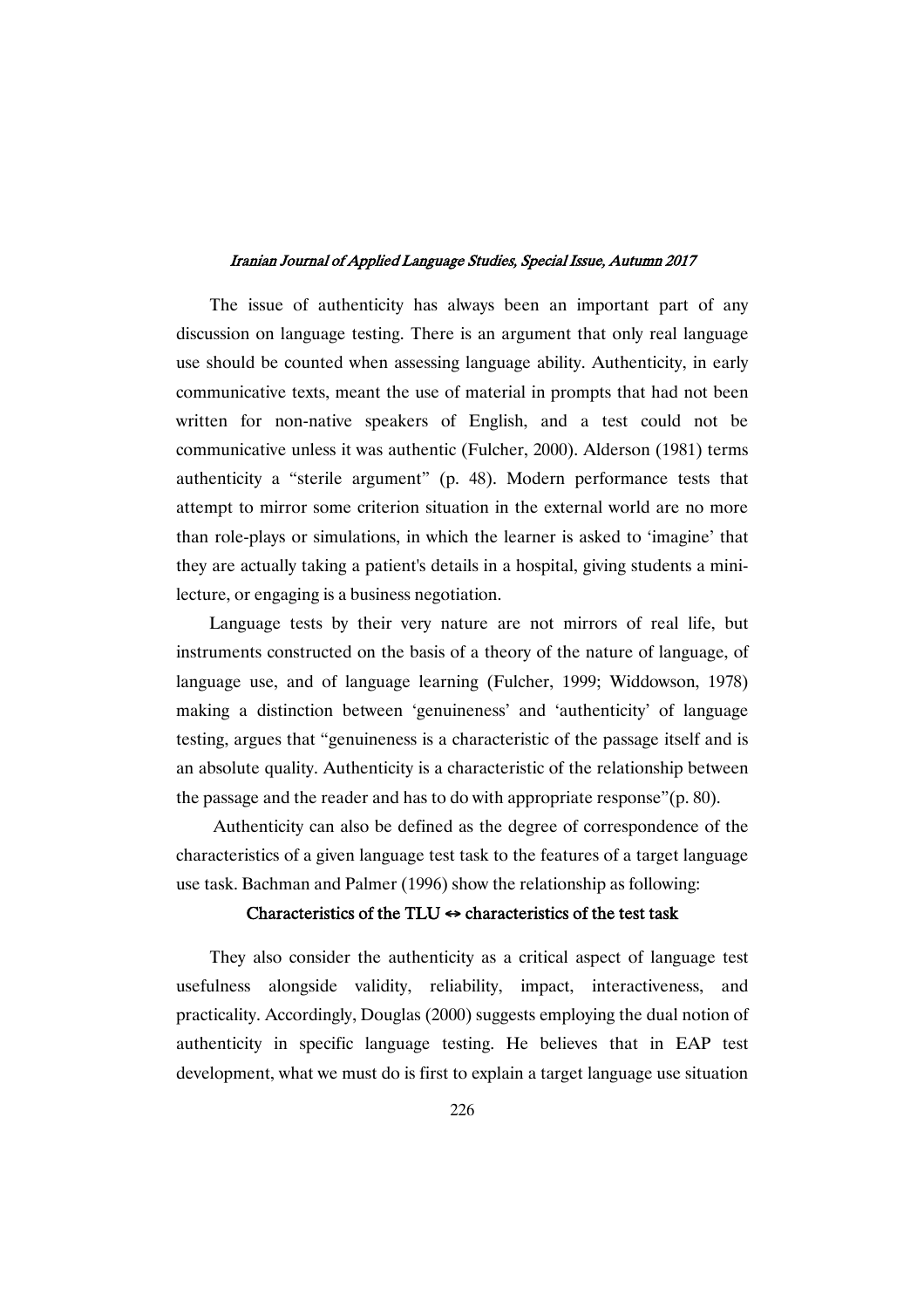in terms of features of content and task; we must then clarify how these characteristics will be recognized in the test in order to involve the test takers in the test tasks, performance on which can be interpreted as evidence of communicative language ability with reference to the target language situation.

Since authenticity is an important concept in general language purpose testing and in specific purpose language testing (Bachman& Palmer, 1996; Douglas, 2000), it is necessary to consider it as an important component of language testing development.

Birjandi, and Ahmadi (2013) reviewed different aspects of authenticity and mainly focused on a discussion of a social-constructivist approach to authenticity in second language assessment. They discussed that authenticity in second language assessment defined in terms of the interaction between the test taker and the input is a socially constructed product influenced by identified five factors namely test tasks, test constructors, test administrators, test takers, as well as contexts that influence the nature of authenticity defined in terms of interaction.

Shomoossi and Tavakoli (2010) studied authenticity and authentication in language testing. They concluded that the authenticity as a test feature might be sidelined by a more important notion in test validity, i.e., the authentication process. In other words, the theoretical model of test authenticity (Bachman & Palmer, 1996) may need a dynamic and operational model to include the human elements and all steps of designing authentic test tasks, which may not be taken into account as the end of the testing process. They proposed a rough sketch for the authentication process as the operational side to Bachman and Palmer's (1996) model of authenticity, which consisted of language and TLU domain researchers, policy makers, teachers, testers, material developers and context.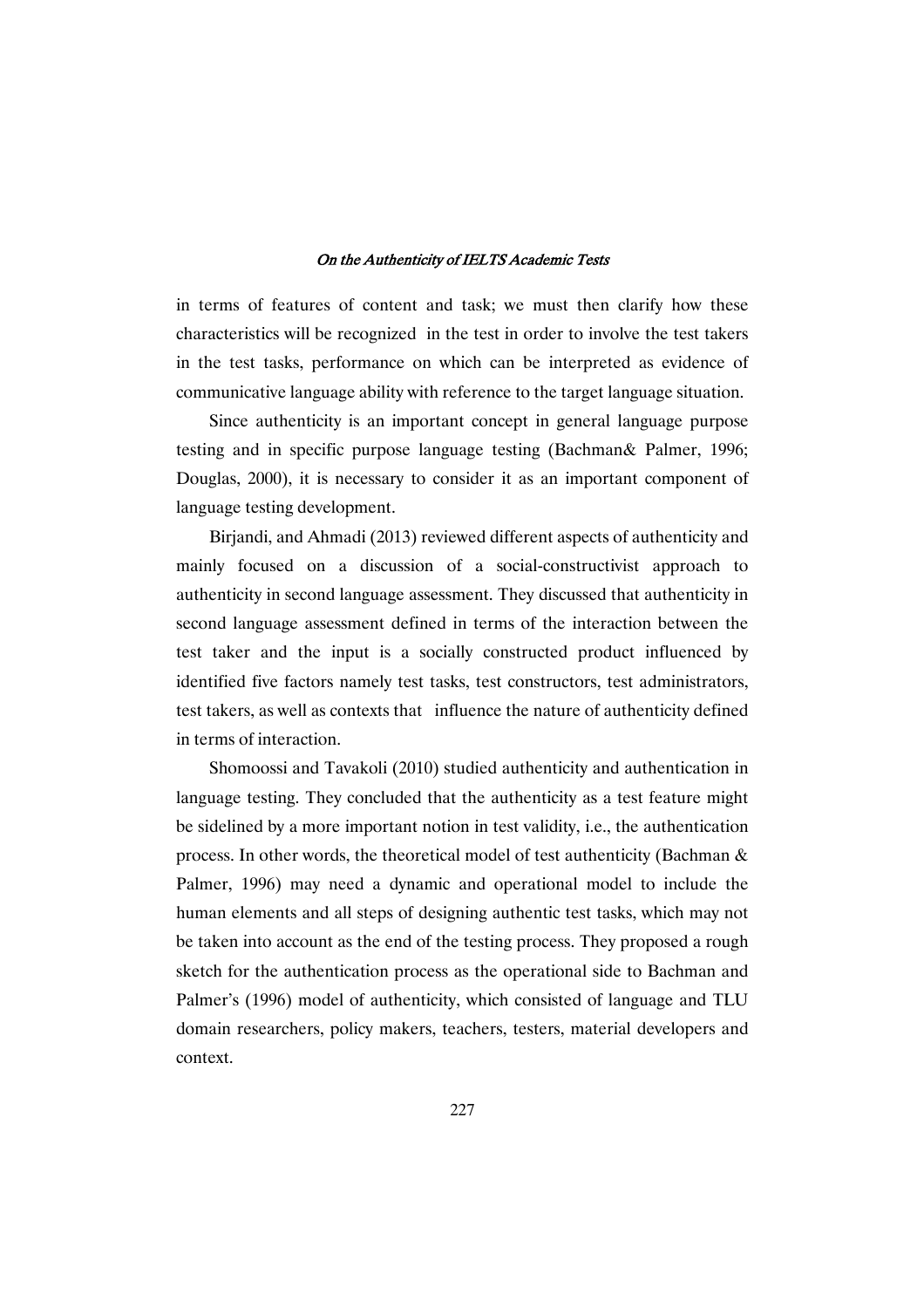Yuk and Lee (1995) investigated text authenticity and learner authenticity. A distinction was made between text authenticity and learner authenticity. The researcher suggested that there is no single model or framework which will fit all learning situations equally well and we need to be flexible and sensitive to the characteristics of learners if we want our materials to be learner authentic.

Ingram (2003) studied authenticity in language testing. He briefly discussed the progress in language testing (especially proficiency assessment) towards more authenticity and pointed to the variables that make the gap between language testing and real-life use of language difficult to bridge. The paper finally discussed a new approach to proficiency assessment, which is both globally applicable and much closer to focusing on real-life, authentic language performance than previous approaches.

The researcher concluded, to some extent, that gap will always exist because language is only a part of any activity and a person's performance in that activity is influenced to a greater or lesser degree by other variables. Nevertheless, since language is situation-dependent, the more the tasks and contexts in which the language was tested resemble those of real-life, the more accurately is the language test likely to forecast how the candidate will cope, at least linguistically, with real-life activities.

Abdi and Asadi (2013) investigated the authentic materials and their advantages and disadvantages. They explained how authentic materials could be effectively used in the classroom. They concluded that authentic texts increase students motivation when reading in, English and provides opportunities for them to reduce important cultural and lexical information when used effectively, authentic materials help bring the real world into the classroom and significantly enliven the class and students learn how to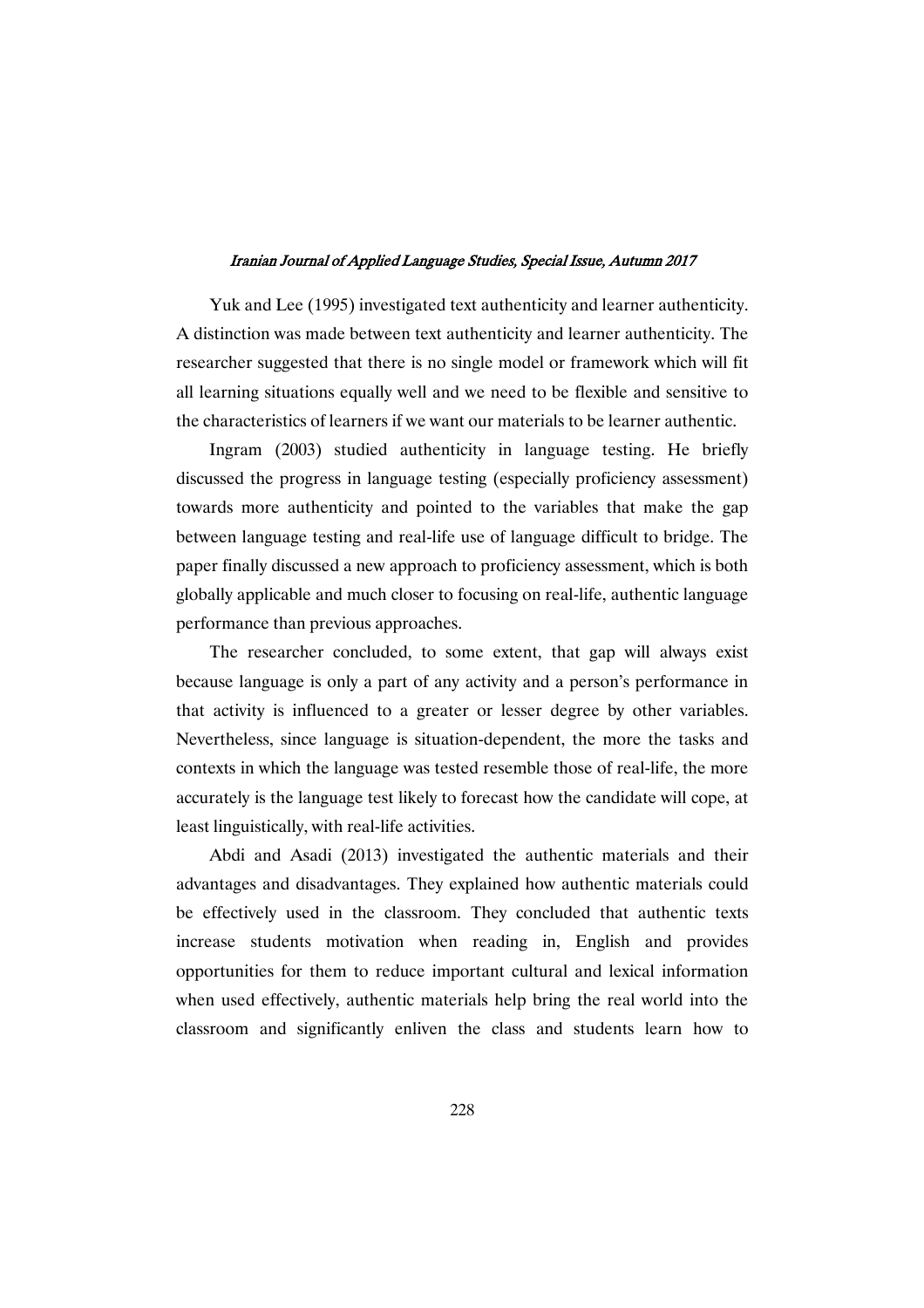disregard what is not relevant and get confidence in being able to function in an English-speaking society.

Khodadady and Hashemi (2011) examined the relationship between text authenticity and test takers' performance on C-Tests. They developed single Ctest on an authentic text and administered it to one hundred and thirty five junior and senior undergraduate university students majoring in English language and literature, English translation and teaching English as a foreign language in two universities in Iran. They came to conclusion to that although high correlation coefficients obtained between the authentic and standard CTests  $(r=0.87, p<0.01)$  showed that they could be used interchangeably, the AC-Test enjoyed slightly higher internal validity and noticeably higher reliability.

Vosoughi (2013) also examined authenticity factors in reading comprehension achievement tests in Iranian high schools through Co- matrix2. The results showed the optimum case for only two measures of Type-token ratio and Connectives. The two measures of Latent Semantic Analysis and Frequency of Content Words were low indicating immediate attention by the language testers.

Liu (2005) studied the methods for assessing authenticity in computerassisted language learning and assessment. The results indicated that authenticity has become a multi-componential theory-based concept, and therefore investigation of the authenticity of a task needs to be based on analyses from multiple perspectives, consisting of the target language use situation, test/task characteristics, learner perception, learner involvement, and language production.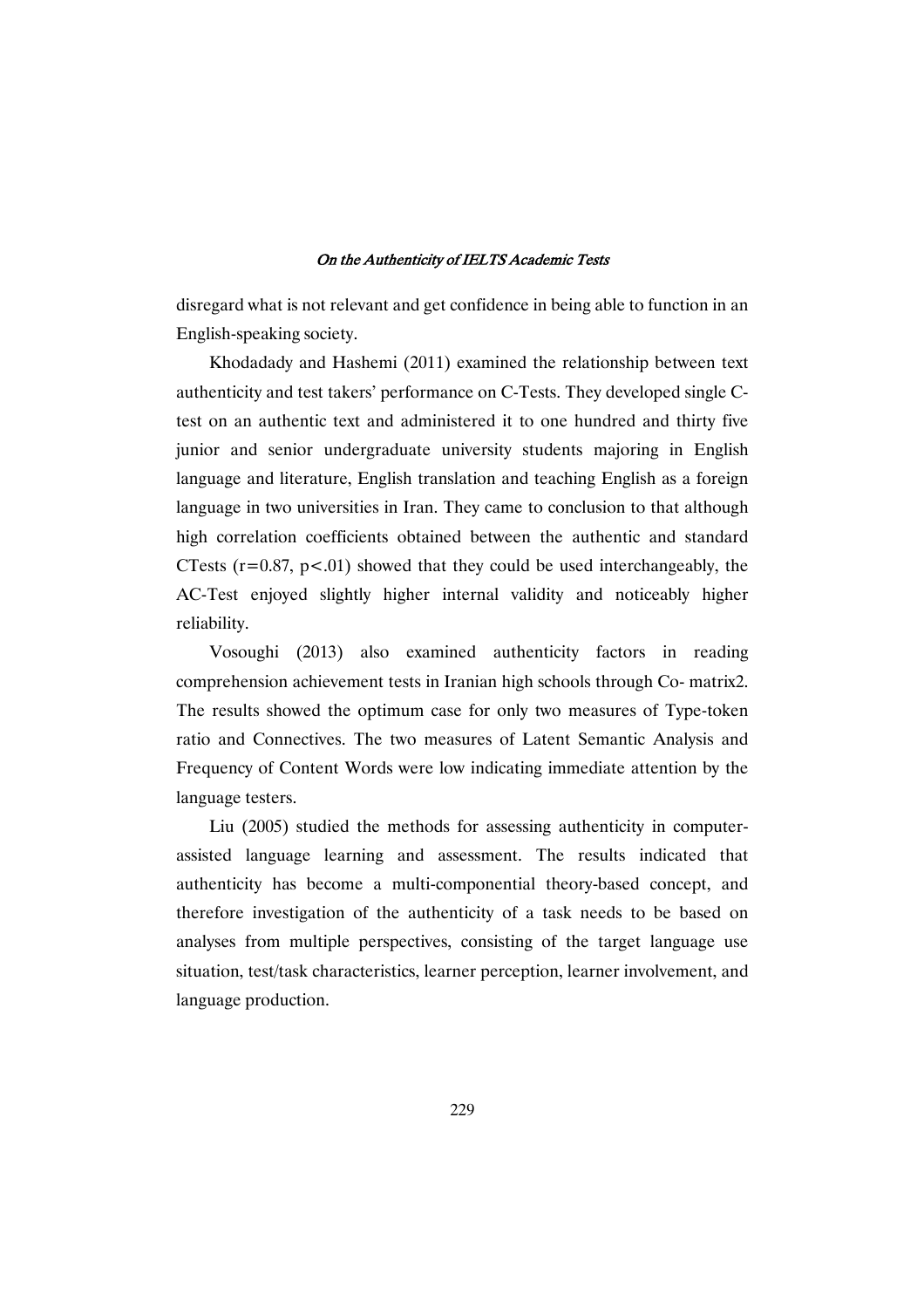Lewkowicz (2000) studied authenticity in language testing in University of Hong Kong and focused on some outstanding questions. He focused on some questions as the followings:

- 1. Which characteristics are critical for distinguishing authentic from nonauthentic test tasks?
- 2. Are some of these characteristics more critical than others?
- 3. What degree of correspondence is needed for test tasks and TLU tasks to be received as authentic?
- 4. Can critical characteristics be identified for all tests, that is, general purposes as well as specific purpose language tests?
- 5. Does perception of authenticity affect test tasks' performance and, if so, to what extent?

Findings of the study showed that test takers' perceptions of authenticity vary and for some individuals, authenticity is an important aspect of the test. Some factors other than the correspondence between test and TLU tasks must have affected students' perceptions of the test tasks and authenticity of materials only constitutes one set of conditions for authenticity in teaching classroom. This study also indicated the relationship between perception and performance. a range of conditions interacting with the test tasks will affect test takers' perceptions and help to determine whether test tasks are considered authentic or not.

Luisa and Esteban (2005) investigated the authenticity in teaching of ESP. They put forward a proposal and a checklist for evaluation of authenticity to ease the task of selecting and using authentic materials in the field of ESP. They concluded that although authentic materials are very rich source for the selection of teaching materials, the selection and use of this type of material asks the teacher for a thorough appraisal and authenticity in teaching-learning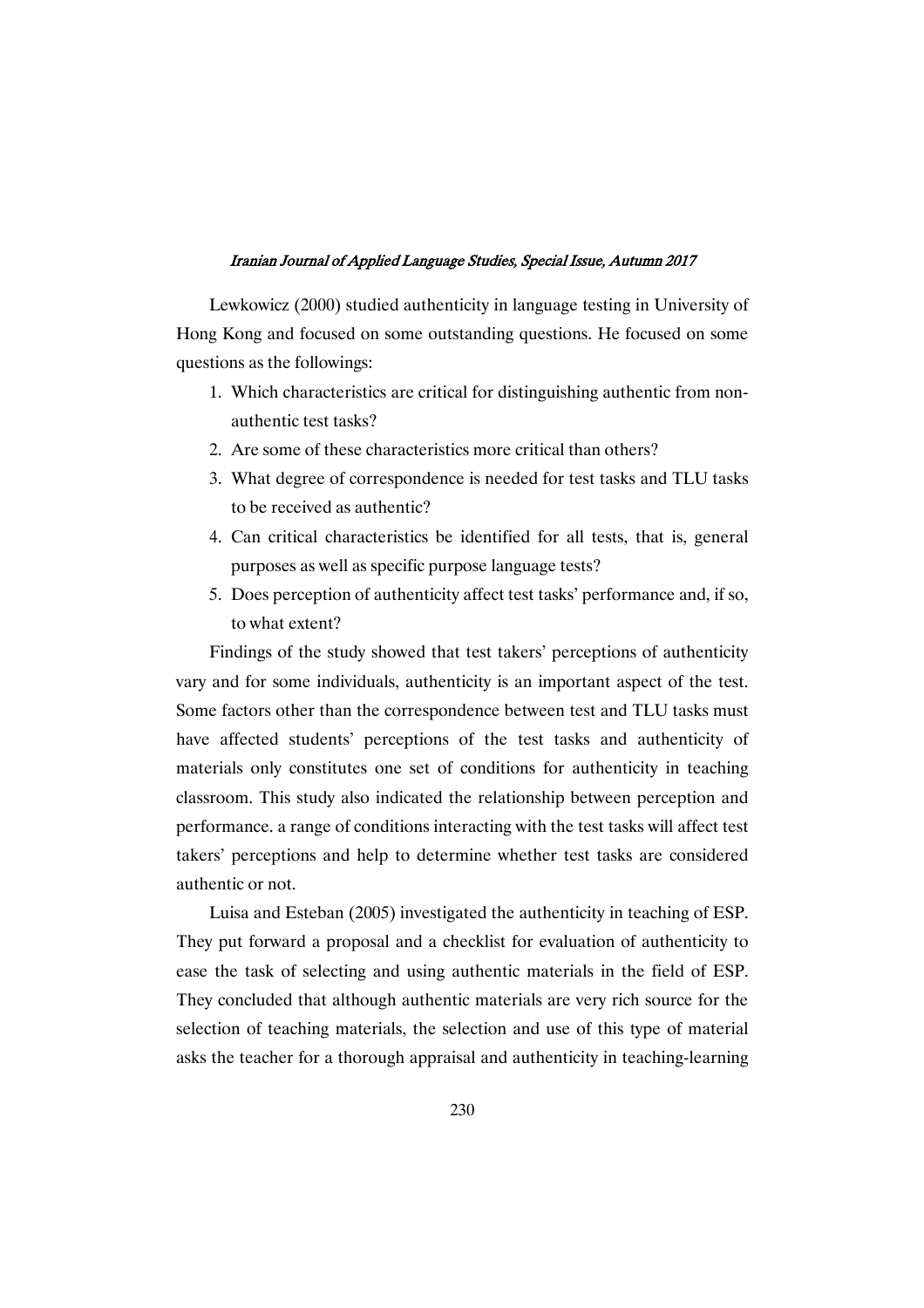situation should be based on the correspondence between our students' learning and target needs.

Berardo (2006) discussed the use of authentic material in the teaching of reading. They pointed thatthe student benefit from the exposure to real language being used in a real context. Moreover, they believed that when using authentic materials, the students are highly motivating and giving a sense of achievement when understood and encourage further reading.

In another study, Morore and Morton (2007) ran a research in Australia. They did a comparative study and investigated authenticity in the IELTS academic module writing of task 2 items in IELTS test and university assignments. They selected 155 assignment tasks from a range of undergraduate and postgraduate courses and then compared with a corpus of 20 IELTS tasks 2 items. They chose the tasks and assignment from a range of students at two universities in Australia, namely Monash and the University of Melbourne. They concluded that optimizing authenticity of IELTS with its increasing use at the university as an entrance instrument and its corresponding influence on programs of English for academic purposes is especially pressing and some constrains should be taken into account when we want to optimize the authenticity of writing tasks in IELTS test.

Moreover, Atai and Soleimani (2008) investigated the effect of text authenticity and genre on EFL learners' performance in C-tests. The participants were 120 senior students majoring in English translation. The findings make it clear that authenticity and genre can be considered as "specific aspects of test method". However, the interaction between authenticity and genre did not prove to be significant.

Charles and Stansfield (2008) described a working model used to determine the Target Language Use (TLU) (Bachman & Palmer, 1996) in a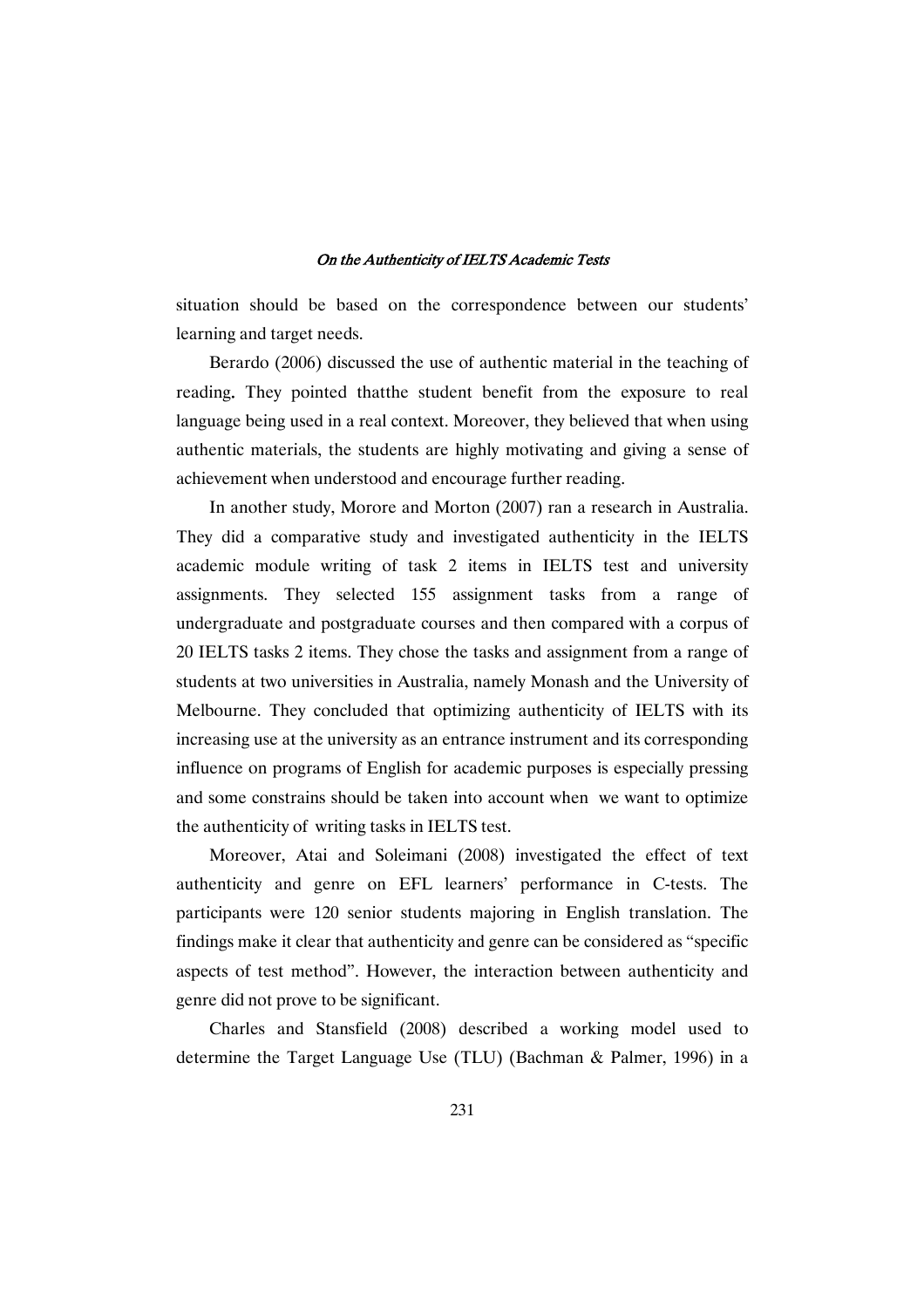Language for Specific Purpose (LSP) test project: The Listening Summary Translation Exam in Taiwanese (LSTE/T). The discussion focused on the authenticity of task (Douglas, 2000) and how it can be achieved by the development of a taxonomy and a structured verification procedure in the process. The authors suggested that, as one type of LSP testing, job-relevant tests are becoming increasingly important and deserve more attention from practitioners in the testing field.

They concluded that first; verification of authenticity is an ongoing process that should exist in the whole course of the project, not something that is done only at the beginning of the project. Secondly, effective verification of authenticity is interactive. Thirdly, the use of secondary resources is unavoidable in situations where primary resources are not available, such as verification of topics related to FCI work in this project. Ultimately, we are not sure that LSP tests are much different from tests of general language proficiency. However, it is clear that if they are to be considered as valid, the authenticity of their language and tasks must be verified.

Spolsky (2008) explained the limits of authenticity in language testing. The author suggested that the criterion of authenticity raises important pragmatic and ethical questions in language testing. He also believed that lack of authenticity in the material used in a test raises issues about the generalizability of results. Any language test is by its very nature inauthentic, abnormal language behavior, for the test taker is being asked not to answer a question giving information but to display knowledge or skill.

Atai and Soleimany (2009) focused on the effect of text authenticity and genre on EFL learners' performance in C-Tests. The researchers focused on the nature of input and expected response by considering genre and text authenticity in C-tests. The findings of the study revealed a significant effect of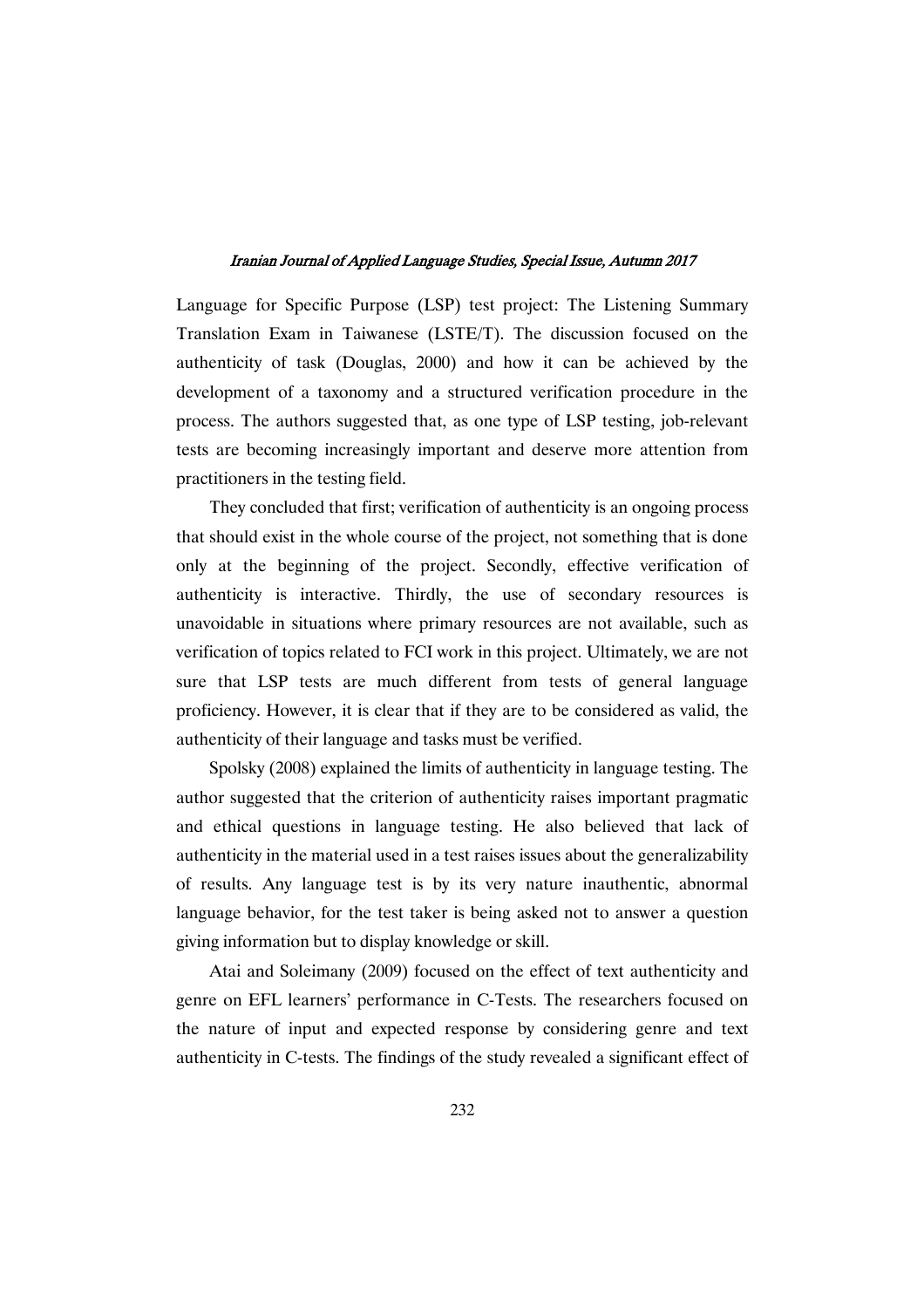genre and text authenticity on the C-test performances of the participants. However, the interaction between genre and text authenticity did not prove to be significant.

Sabet and Mahsefat (2012) focused on the Impact of authentic listening materials on elementary EFL learners' listening skill at university level. The findings of this study indicated that students who were exposed to authentic materials did better in posttest. The analysis of feedback survey also showed their satisfaction and positive attitudes to authentic listening materials.

Baleghirzadeh (2002) did a comparative study between the test of spoken English and the IELTS interview with respect to their authenticity. He investigated the nature of authenticity in two interviews: the interview section of TOEFL and the speaking skill of the IELTS. Bachman and Palmer's (1996) framework of language task characteristics was used to answer the questions. The result of the study revealed that the IELTS interview is more authentic than testing of spoken English (TSE) in terms of test characteristics. According to this study, the features of test tasks in the IELTS interview are more lifelike and hence this exam is more authentic in terms of its test task characteristics.

In sum, the review of literature on IELTS academic tests has revealed that the authenticity quality of IELTS academic tests has been reviewed thoroughly. The review focused on this quality of IELTS academic test investigated in recent studies and the gap of the research has been indicated that the present study could be significantly provided the IELTS academic practitioners with invaluable information and applicable findings.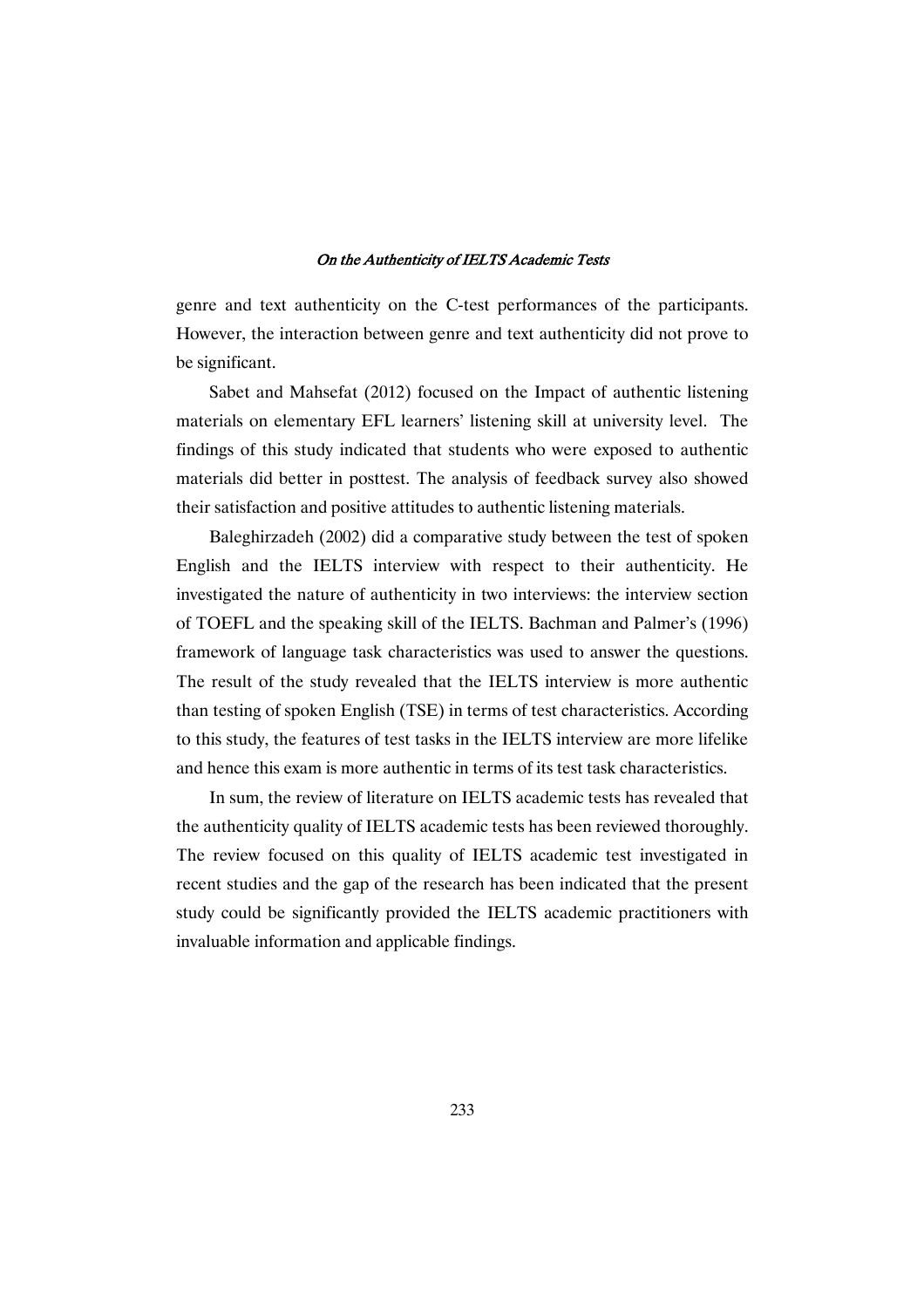# 3.Methodology

# 3.1. Participants of the Study

To carry out the present study three groups of the participants were needed. The first group included participants who received authenticity checklist. A total number of 80 IELTS academic test takers from different provinces of Iran received the authenticity checklist questionnaire. The completed questionnaires were used to investigate the authenticity quality of IELTS academic tests from IELTS test takers point of view. The participants majored in different fields such as biology, civil engineering, medicine, chemistry, etc. The participants were identified through contacts of the IELTS teachers from various IELTS training institutes through contacts in Iran. I also conducted any educational institutions whose online publicity indicated that they prepared learners for IELTS exam. The participants were all volunteers.

The participants of the study will be a representative sample of Iranian IELTS test takers, i.e., the language learners who took IELTS academic test. These IELTS academic candidates usually take this version of IELTS test to enter international universities and enroll in other institutions of higher education of professionals such as medical doctors and nurses who want to study or practice in an English-speaking country in which the median of instruction is not in their first language, that is, the courses are in English. Admission to undergraduate and postgraduate courses is based on the results of the IELTS academic test. The participants of the second group of study were the teachers who have been teaching IELTS courses at different language institutions in different cities in Iran. 100 lecturers of university and IELTS teachers who were teaching IELTS courses, i.e. reading, writing, speaking and listening, at English language institutes and universities in Iran participated in this study as the second group of the present study.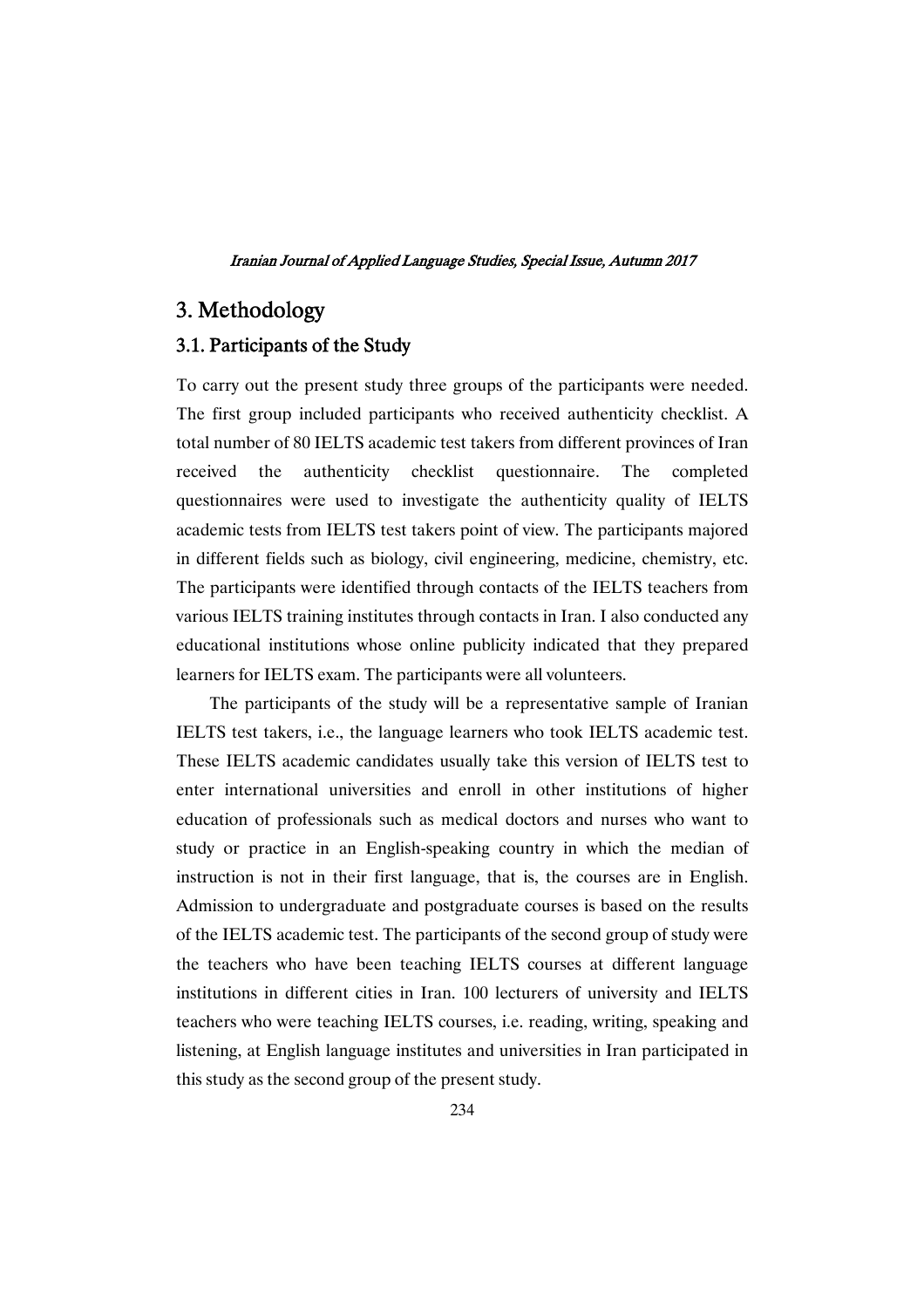The collected data were used to investigate the authenticity from English teachers' point of view. The authenticity checklist questionnaires were given to the IELTS teachers in English language. The participants of this group were also volunteers and the teachers who were identified through colleagues at the universities and educational institutes that work on IELTS programs and the main aim of these institutes is to prepare students for international and national language examinations such as IELTS tests. The third group of participants included 20 interviewees that used to gather the qualitative data of the study. These participants were selected from the first group of participants of study. Totally, 180 participants participated in this study for collecting the required qualitative and quantitative data.

## 3.2.Instrumentation

Two types of instruments were used to collect the required data for the present study. These instruments include the authenticity checklist questionnaire and interview. They are presented in details as the followings:

# 3.2.1.AuthenticityChecklist

Authenticity framework proposed by Bachman and Palmer (1996) and applied by Douglas (2000) was usedto develop a checklist to identify the authenticity of IELTS academic tests practiced in Iran.The checklist was then translated into Persian. The reliability of translation was checked through backward translation technique. This instrument included 16 items, which were made based onfour main parts of Bachman and Palmers' model. The model consists of 1.characteristics of test rubrics (3 items), 2. input characteristics (5 items), 3. output characteristics (5 items), and 4. the interaction between input and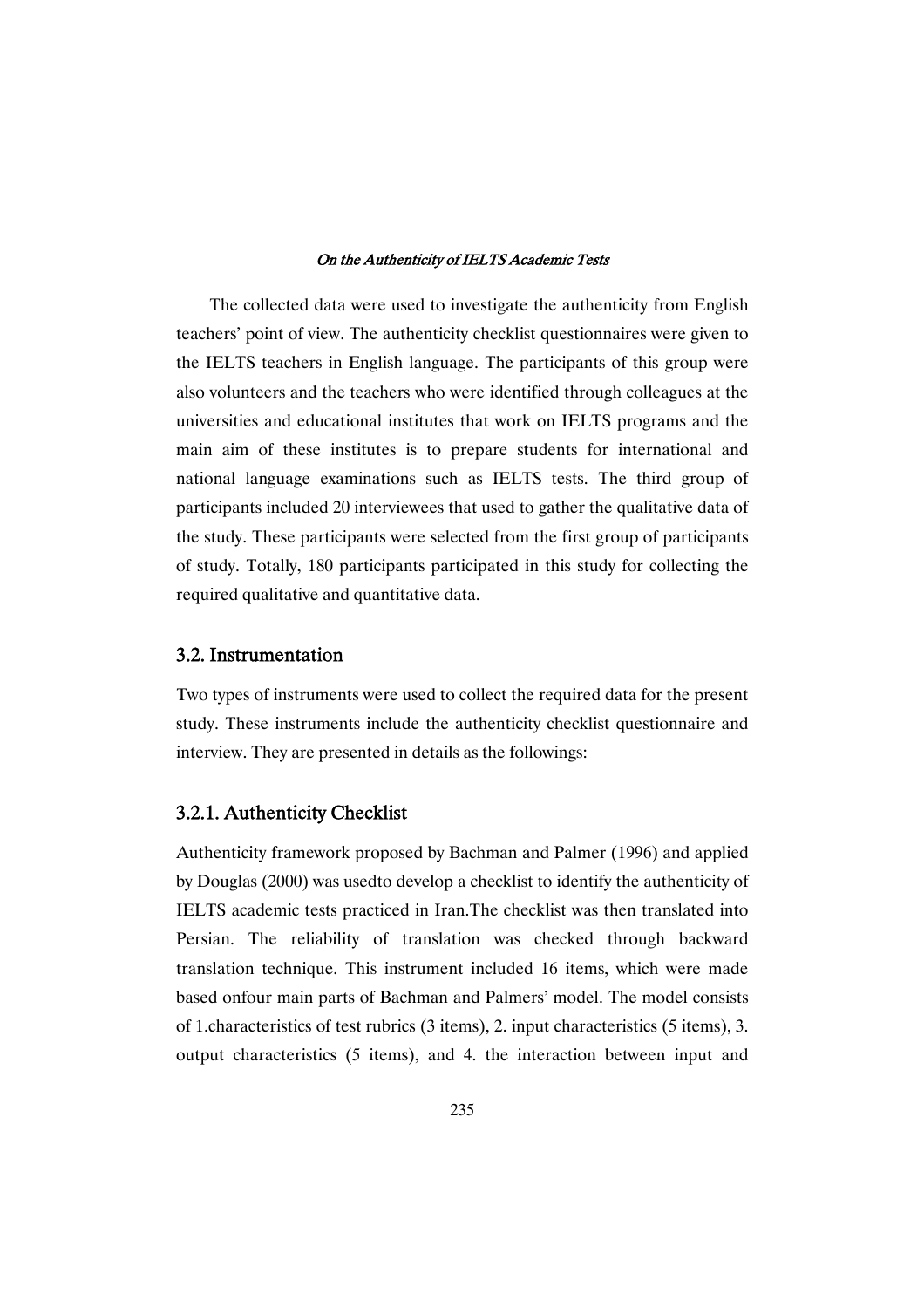response (3 items). Participants' perceptions of situational authenticity was assessed on a 5-point Likert scale ranging from  $(1=$ strongly disagree) to  $(5=$ strongly agree). The reliability of this part was above.9. Construct validity was also estimated through principal components factor analysis. Principal component analysis is a variable reduction procedure. It is useful when one has obtained data on a number of variables (possibly a large number of variables), and believes that there is some redundancy in those variables. In this case, redundancy means that some of the variables are correlated with one another, possibly because they are measuring the same construct. Because of this redundancy, one believes that it should be possible to reduce the observed variables into a smaller number of principal components (artificial variables) that will account for most of the variance in the observed variables.

As each instrument consisted of a group of variables measured by different items, principal component analysis was run to determine the items, which may constitute one factor and delete the items that do not have significant loading factor. Another reason for preferring principal component analysis to principal axis factoring was that there was no significant difference between the loading factors of the items measured through these two methods. In addition, the assumptions of factor analysis, KMO test, for this instrument (as well as the other instruments) were checked. The results of factor analysis indicated that the initial Eigen values for each component was above 5.3 and the loading of each factor was above .7 . A brief look at the loadings shows that almost all of the loadings were high enough to conclude that all items of each component constitute one factor(Authenticity checklist is presented in appendix).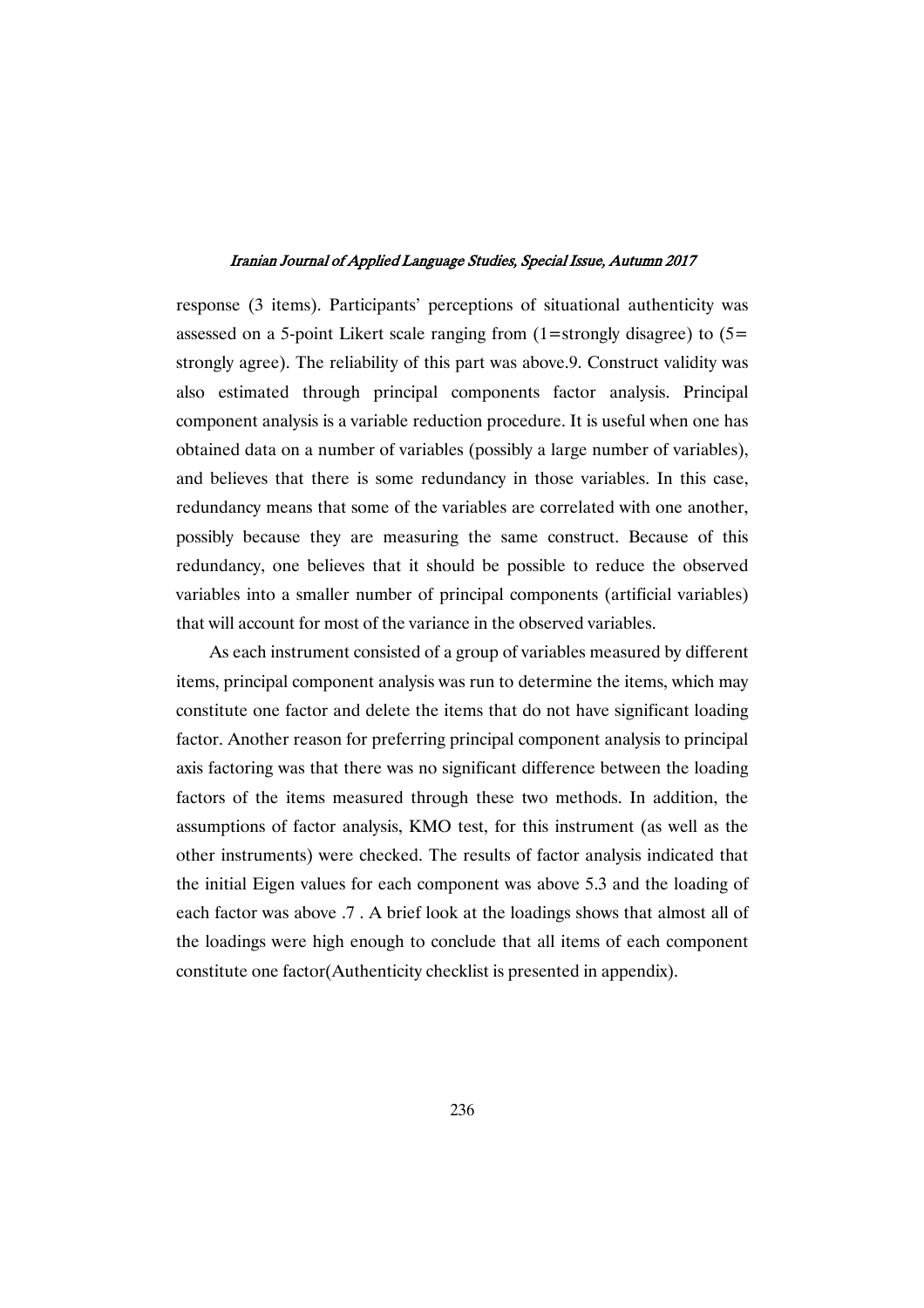# 3.2.2. Cued-Recall Interviews

To evaluate the authenticity of IELTS tests and to know about the IELTS test takers' perception about IELTS test skills, i.e. writing, reading, speaking and listening, 20 participants were interviewed. The participants were IELTS test takers from different cities of Iran. They studied in different fields at universities of Iran. I also asked them about their views about IELTS test in general. That is, I asked them seven questions about their views about IELTS and the four skills and then I asked them follow-up questions to explore more about IELTS components, the relationship between the four skills.

# 3.3.Procedure

Since qualitative and quantitative data were needed to answer the formulated questions in this study, a specific procedure was needed. As a first step, the needed questionnaires were administered to the participants either directly by the researcher or through some colleagues and some were e-mailed to them. After collecting the authenticity checklist, they were analyzed by the researcher and the scores of each participant on each of the measure were calculated. Each questionnaire was given a numerical code to know the respective associated score on each of the measures. After eliciting the scores from the measures, they were entered into SPSS data sheet. In order to answer quantitative part of the research question about the authenticity of IELTS academic test, descriptive statistics of the participants including frequencies, percentage, and mean scores were calculated of the data elicited form authenticity checklist. These questionnaires were completed by 100 IELTS test takers and 110 English teachers who have been teaching English for at least 5 years.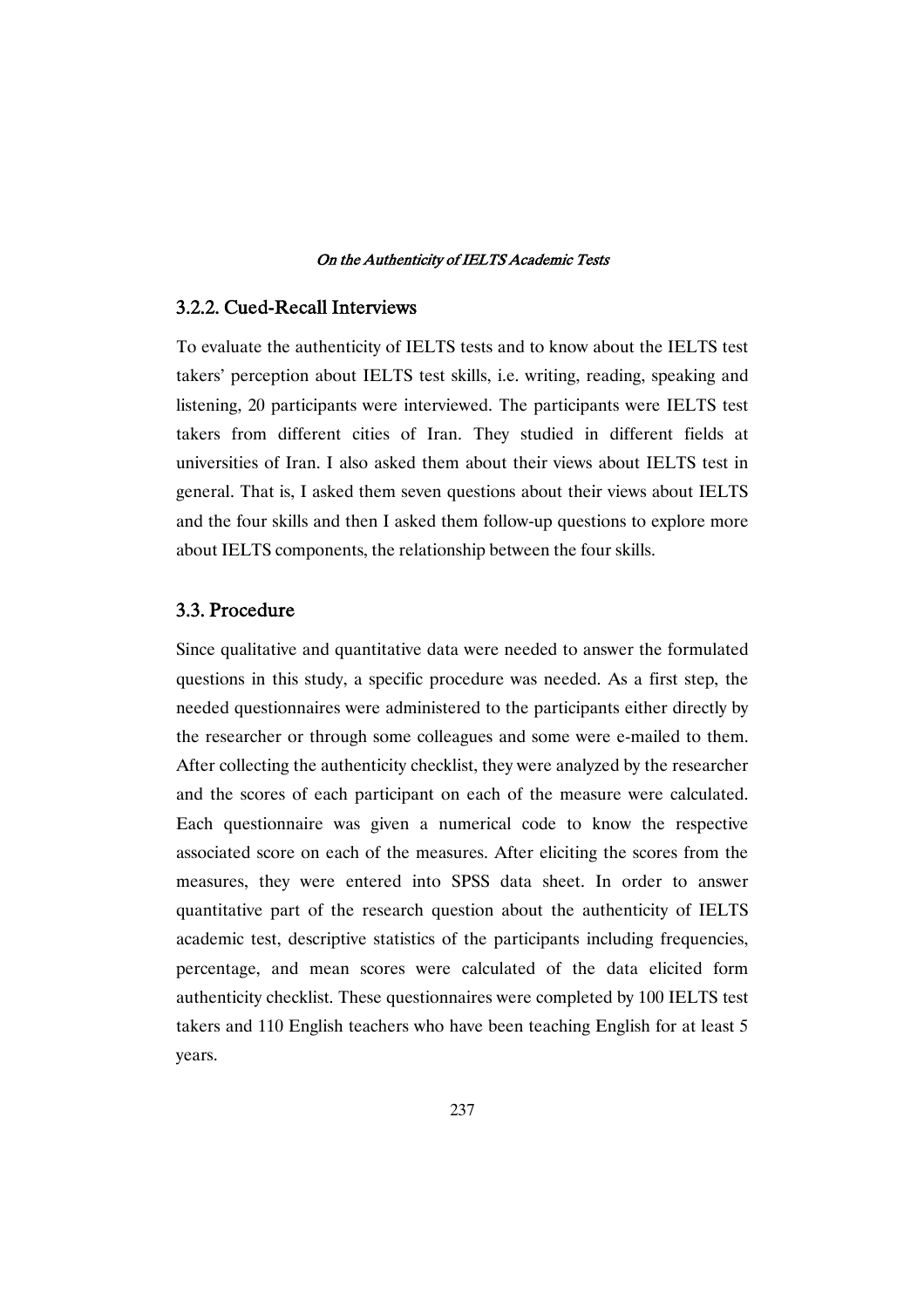Then, the qualitative data needed for the present study were collected. Data were gathered during face-to-face in-depth interviews. The participants were informed of the purpose of the research and their consent was obtained. The researchers also obtained the participants' permission to audiotape each interview for purposes of content analysis and audit trail. The interviews were conducted in both an unstructured and a semi-structured manner. The interviews lasted on average for about 25 minutes. Interviewing took place during all days over a five-month period, until the data collected were being consistently duplicated. No new information was gained from the last three interviews, thus data saturation was considered to have been achieved. The interview data were immediately transcribed verbatim and analyzed using qualitative content analysis. In this interview the researcher focused of the relationship between four skills, number of items, giving a lecture in International conferences in English, project reporting by IELTS test takers in English, note taking while listening to a lecture in English and understanding English news on T.V and radio. The views were recorded and transcribed and then the researcher did content analysis.

## 3.4.DataAnalysis

## 3.4.1. Authenticity of IELTS Academic Tests

The question of the present study dealt with investigating the authenticity of the IELTS academic tests administered in Iran. More specifically, the first question was: "to what extent are the contents and tasks of the current IELTS academic tests practiced in Iranian authentically representative of the tasks in target language situation?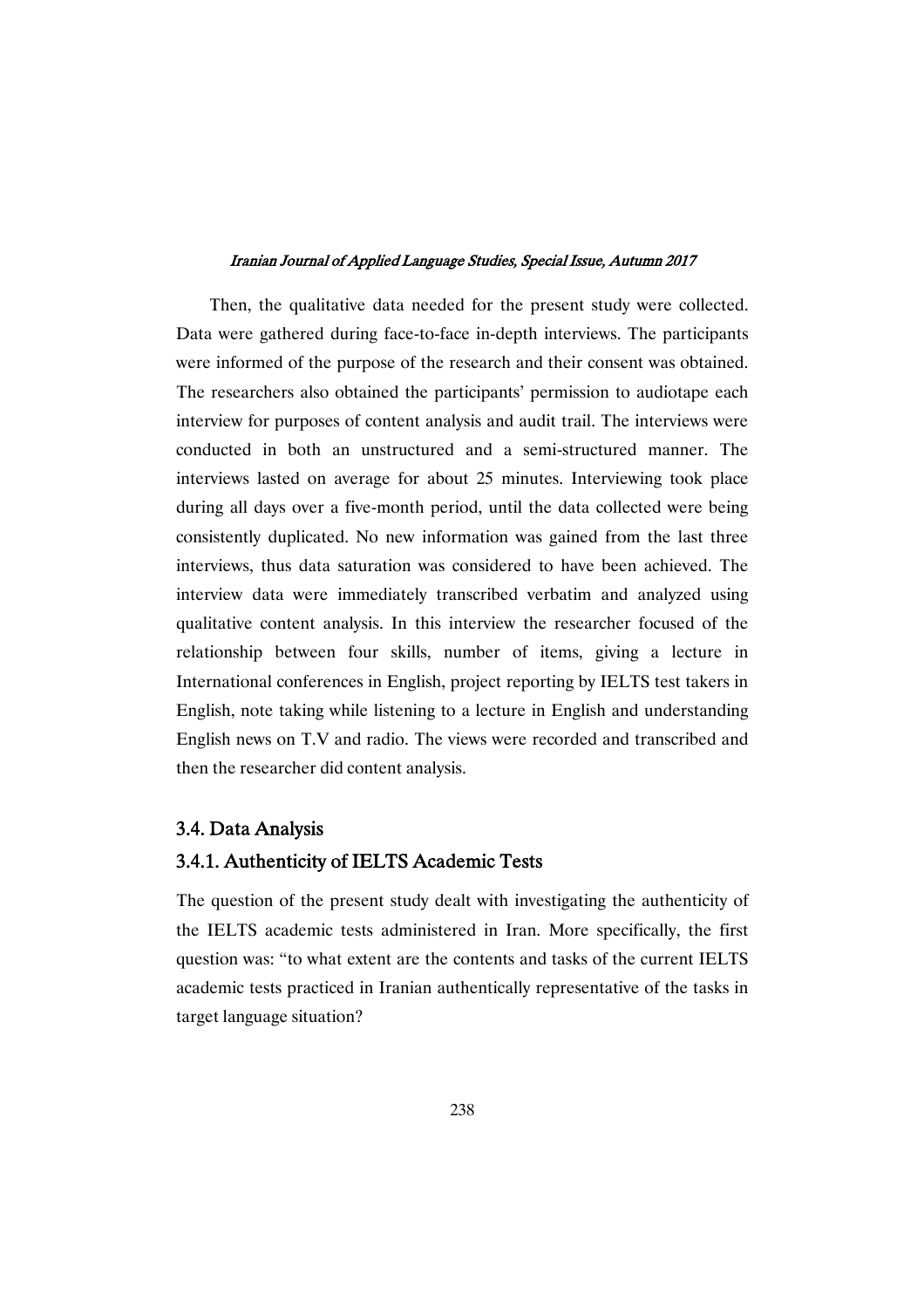# 3.4.2. Authenticity of IELTS Academic Tests from Test takers' Point of View

The results of this section of the study are presented in the following parts.

Situational authenticity: The required data to examine the situational authenticity of IELTS academic tests were collected through authenticity checklist. This checklist consists of four main parts: characteristics of test rubrics (3 items), input characteristics (5 items), output characteristics (5 items), and the interaction between input and response (3 items). Participants' perceptions of situational authenticity was assessed on a 5-point Likert scale ranging from  $(1=$  strongly agree) to  $(5=$  strongly disagree).

Rubric characteristics: To determine situational authenticity of IELTS academic tests, the checklist proposed by Bachman and Palmer (1996) defining the English teachers' perceptions of IELTS academic tests rubric (objectives, responding procedure, and number of test tasks), was distributed among 110 English language teachers. The descriptive statistics of the participants' responses to the items measuring their perceptions of the test rubrics are shown in the following table.

| Items | Strongly agree | Agree  | Neutral | Disagree | Strongly disagree |
|-------|----------------|--------|---------|----------|-------------------|
|       | 12%            | $4\%$  | $4\%$   | 56%      | 24%               |
|       | 4%             | $40\%$ | 28%     | 24%      | $4\%$             |
|       | 0%             | 32%    | 40%     | 28%      | $0\%$             |

Table 3.1. The Participants' Perceptions of Rubric Characteristics of IELTS Academic Tests

Table 4.1.shows that 56% of the participants disagreed and 24% of the participants strongly disagree that the objectives, 24% of the participants disagree and 40% of the participants agree that responding procedure and 28% of the participants disagree and 32% of the participants agree that the number of tasks in TLU situation and IELTS academic tests tasks are the same. The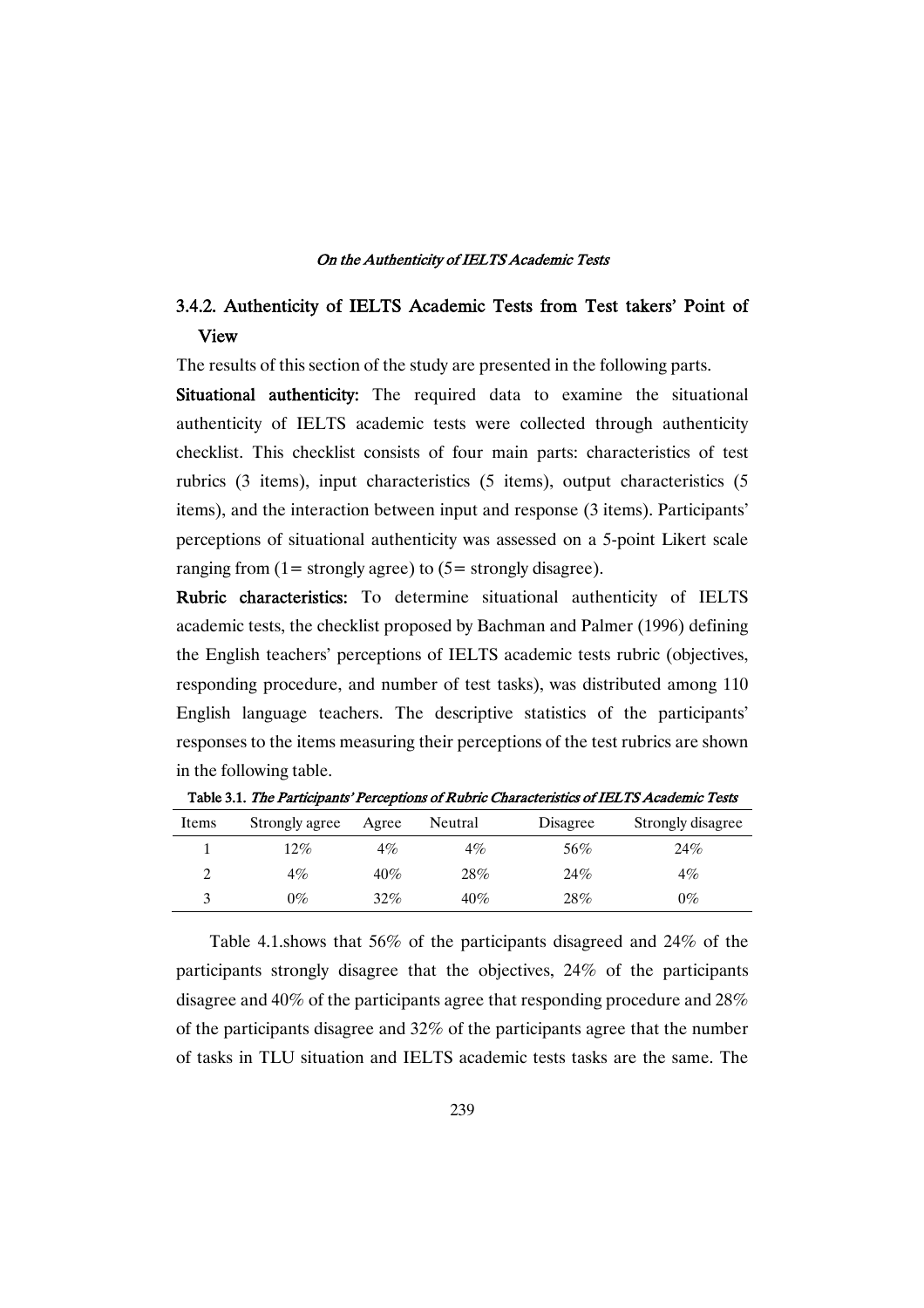findings also indicate that 12% of the participants strongly disagreed that the objectives in TLU situations and IELTS academic tests are the same and about 4% of the participants strongly disagree that responding procedure in TLU situation and IELTS academic tests tasks is the same.

Input authenticity: Five questions on tone, format, vehicle of delivery, and language length of TLU situation tasks and IELTS academic test tasks and correspondence between TLU and IELTS academic test tasks were asked to identify input authenticity of IELTS academic test tasks. The participants were invited to check the options based on their perceptions of the characteristics of the tasks of IELTS academic tests tasks and TLU situation tasks.

|       | -- - -- <i>---</i> --<br>-- <i>-</i> -- |        |         |        |           |
|-------|-----------------------------------------|--------|---------|--------|-----------|
| Items | Very weak                               | Weak   | Average | Good   | Very Good |
| 4     | 8%                                      | 44%    | 44%     | 4%     | $0\%$     |
| 5     | $16\%$                                  | 28%    | $36\%$  | $16\%$ | $4\%$     |
| 6     | $16\%$                                  | $40\%$ | $32\%$  | 12%    | $0\%$     |
| 7     | $12\%$                                  | 8%     | 56%     | 20%    | $4\%$     |
| 8     | $4\%$                                   | 36%    | 24%     | $32\%$ | $4\%$     |

Table 3.2. The Participants' Perceptions of IELTS academic Tests Input Authenticity

The results indicate that approximately 12% of the participants were strongly agree that tone, format, vehicle of delivery, and language length of IELTS academic tests are good representative of TLU situation tasks. About 30% of the participants stated that there is a weak correspondence between TLU situation tasks and test tasks. The table also shows that about 40 % of the participants indicated that tone, format, vehicle of delivery, and language length of IELTS tests are average representative of TLU situation tasks. Approximately 10% of the participants stated the correspondence between these features of IELTS academic tests input and TLU situation is very weak and about 2 % of the participants believed that the correspondence is very good. The results of input analysis are shown in the above table.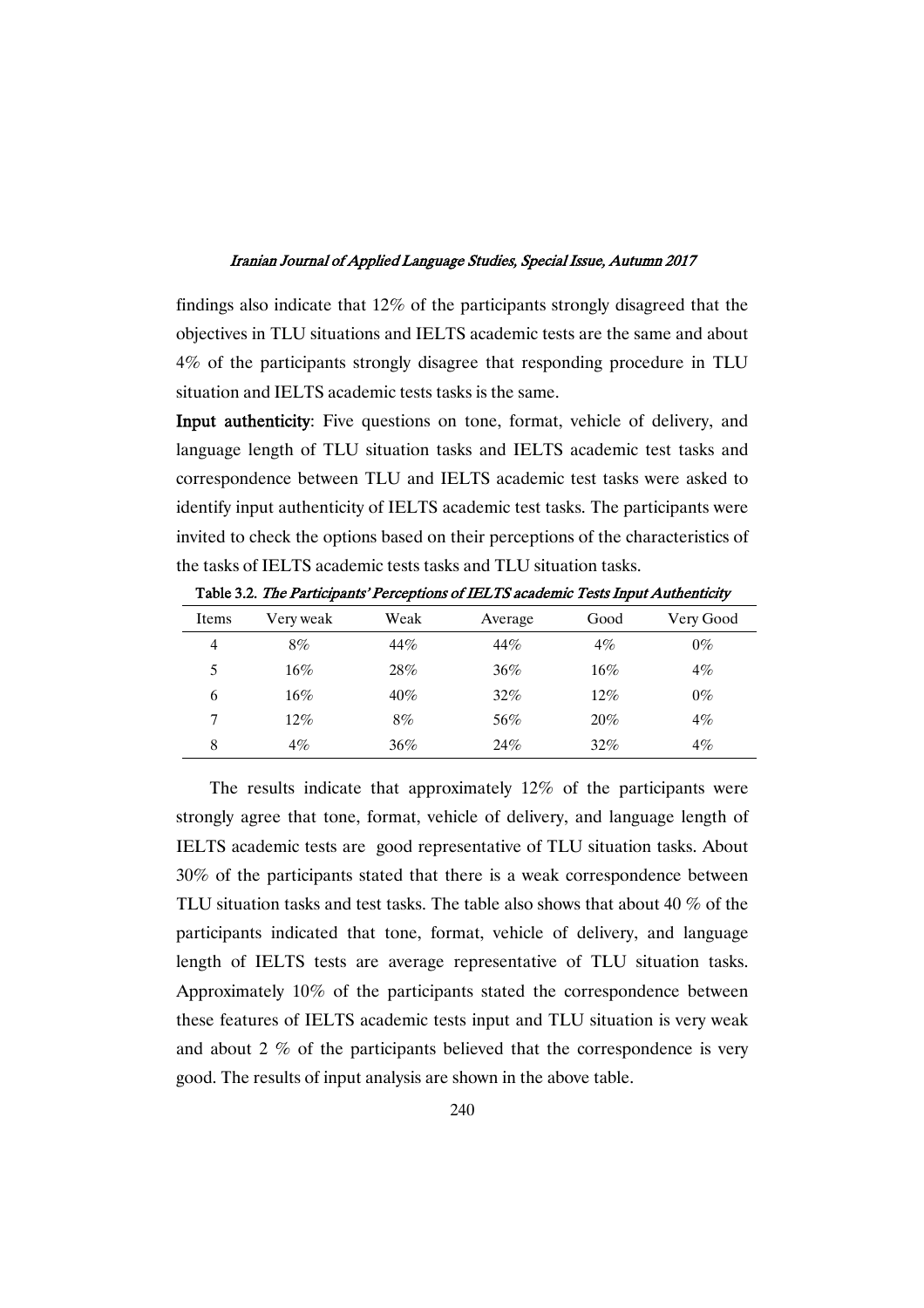Expected response characteristics: This section of authenticity checklist consisted of five items including type, channel, form, format and length of IELTS academic test tasks. These five items used to determine whether there is a correspondence between the characteristics of expected responses in TLU situation and IELTS academic tests tasks.

| Items | Very little | Little | Average | High   | Very high |  |
|-------|-------------|--------|---------|--------|-----------|--|
| 9     | $0\%$       | $40\%$ | $40\%$  | $12\%$ | 8%        |  |
| 10    | $4\%$       | 44%    | $32\%$  | 8%     | $12\%$    |  |
| 11    | $4\%$       | 44%    | $40\%$  | $12\%$ | $0\%$     |  |
| 12    | $4\%$       | $16\%$ | 32%     | $36\%$ | $12\%$    |  |
| 13    | $0\%$       | $40\%$ | 44%     | $12\%$ | $4\%$     |  |
|       |             |        |         |        |           |  |

Table 3.3. The Participants' Perceptions of Expected Response Characteristics

The descriptive statistics indicate that approximately 40% of the participants believed that there is little similarity between the expected response characteristics of TLU situation and IELTS academic tests tasks. About 38% believed that there is an average correspondence between the expected response characteristics of TLU situation and IELTS academic tests tasks. The results also show that about 2% of the participants stated that there is very little correspondence between the expected response characteristics of TLU situation and IELTS academic tests tasks. All the results are presented in the above table.

Interaction between Response and Input of IELTS academic Tests: this section of authenticity checklist included three items on participants' perception of interaction between response and input. It encompassed three aspects of interaction between IELTS academic test tasks which they took and TLU situation tasks. According to Bachman and Palmer (1996), input and responses interact along at least three dimensions: reactivity, scope and directedness.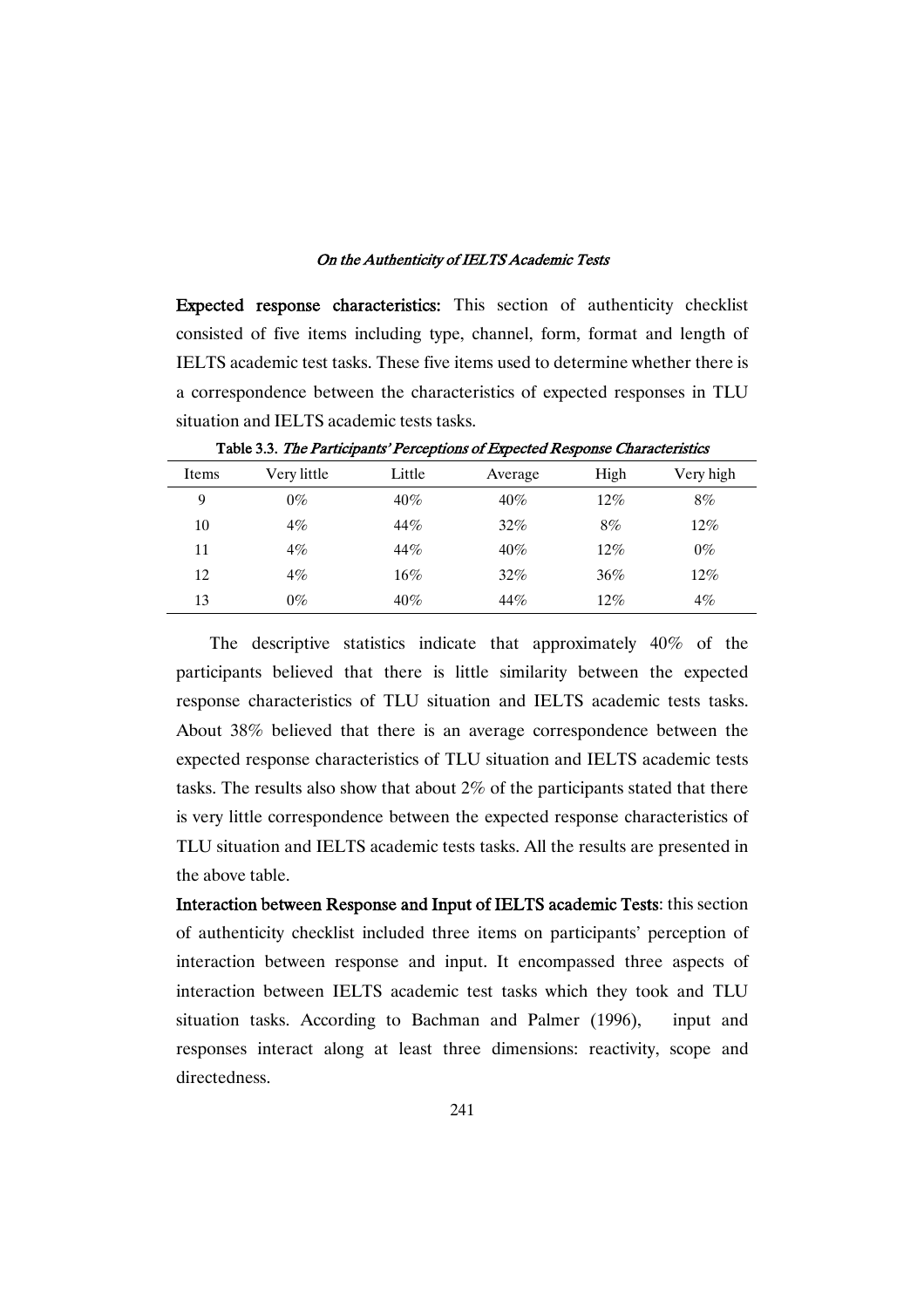Iranian Journal of Applied Language Studies, Special Issue, Autumn 2017

| Items | Strongly agree | Agree | Neutral | Disagree | Strongly disagree |
|-------|----------------|-------|---------|----------|-------------------|
| 14    | 4%             | 40%   | 24%     | $20\%$   | $12\%$            |
| 15    | 0%             | 36%   | 36%     | 24%      | $0\%$             |
| 16    | $4\%$          | 40%   | $32\%$  | 16%      | 8%                |

Table 3.4. Participants' Perception of Interaction between Response and Input

The results indicate that approximately 3% of the participants strongly agreed and 40% agreed that there is similarity between three dimensions of interaction of IELTS academic test tasks which they took and TLU situation tasks. About 30% of the participants were neutral. The table also shows that about 20% of the participants disagreed and 7% strongly disagreed that there is similarity between three dimensions of interaction of IELTS academic test tasks which they took and TLU situation tasks.

## 3.4.3. Authenticity from IELTS Teachers' Point of Views

The descriptive data including teachers' mean score and standard deviation on the authenticity checklist are presented in the following table.

Descriptive statistics including mean, SD, and SEM of all items are presented in Table1.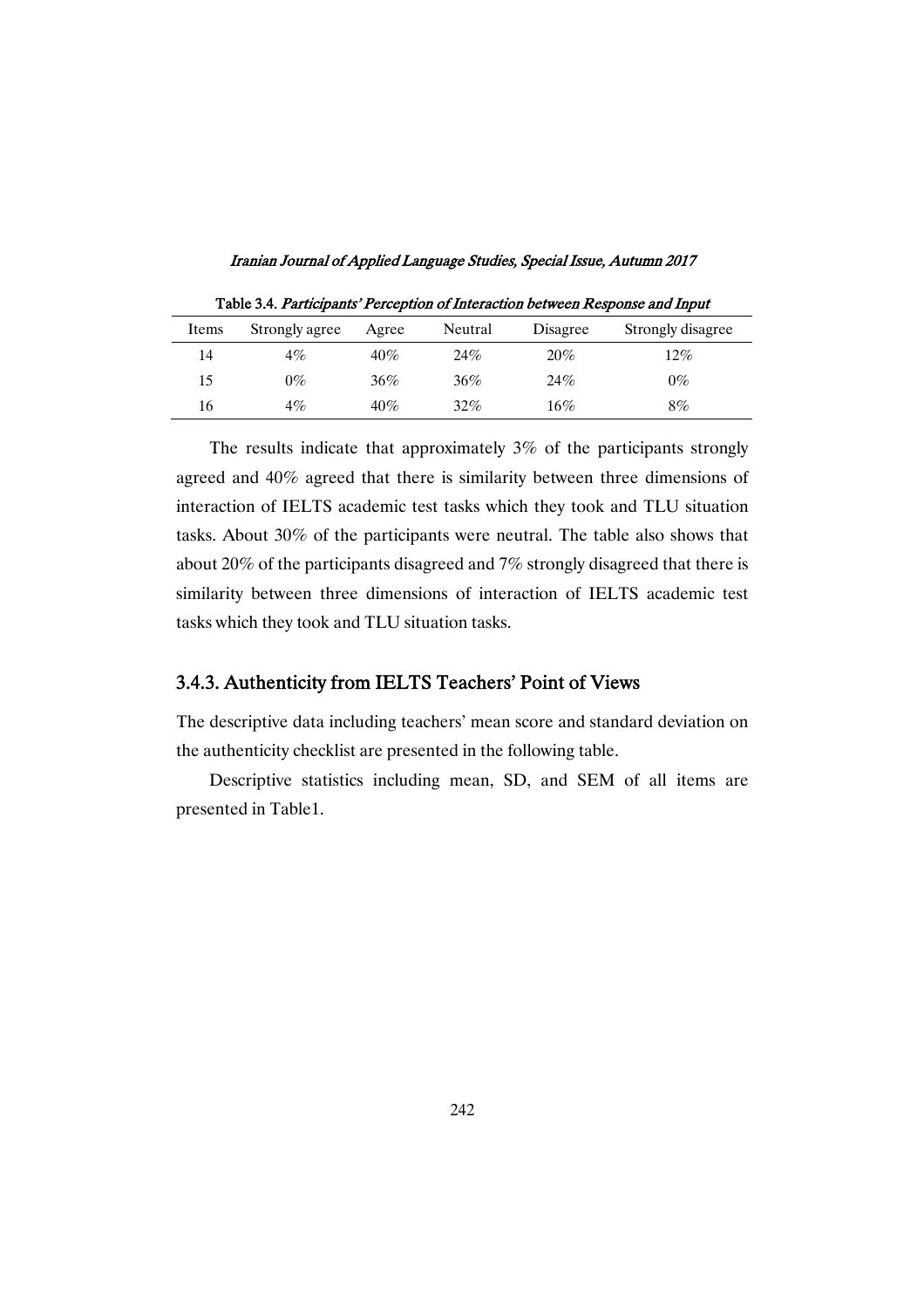| Table 3.5. Descriptive Statistics |     |        |                |                 |  |
|-----------------------------------|-----|--------|----------------|-----------------|--|
| Item                              | N   | Mean   | Std. Deviation | Std. Error Mean |  |
| q1                                | 100 | 2.0000 | .55048         | .05505          |  |
| q2                                | 100 | 2.9400 | .73608         | .07361          |  |
| q <sub>3</sub>                    | 100 | 2.8900 | .88643         | .08864          |  |
| q4                                | 100 | 2.6900 | .90671         | .09067          |  |
| q5                                | 100 | 2.7600 | 1.07422        | .10742          |  |
| q6                                | 100 | 2.6900 | .83720         | .08372          |  |
| q7                                | 100 | 3.0000 | .85280         | .08528          |  |
| q8                                | 100 | 2.7900 | .91337         | .09134          |  |
| q9                                | 100 | 2.7800 | .73278         | .07328          |  |
| q10                               | 100 | 2.70   | .835           | .083            |  |
| q11                               | 100 | 2.81   | .873           | .087            |  |
| q12                               | 100 | 3.06   | .818           | .082            |  |
| q13                               | 100 | 2.8182 | .80005         | .08041          |  |
| q14                               | 100 | 2.9091 | .96986         | .09747          |  |
| q15                               | 100 | 2.7576 | .78365         | .07876          |  |
| q16                               | 100 | 2.9394 | .95638         | .09612          |  |

The results of the above table show that the mean scores of the English teachers on items 1, 4, 5, 6, 9, 10, 11, 15, is less than the cutoff point, whichis 3. Therefore, it could be strongly argued that IELTS academic tests are not authentic in terms of the following items of authenticity checklist:

- There is correspondence between the main objectives of IELTS test tasks and target language use (TLU) situation tasks.
- Context setting of IELTS tests is representative of context setting of TLU situation tasks.
- Tone of IELTS test tasks is representative of TLU situation tasks.
- Format of IELTS test tasks is representative of TLU situation tasks.
- Channel of IELTS test tasks is the same as the channel of TLU situation tasks.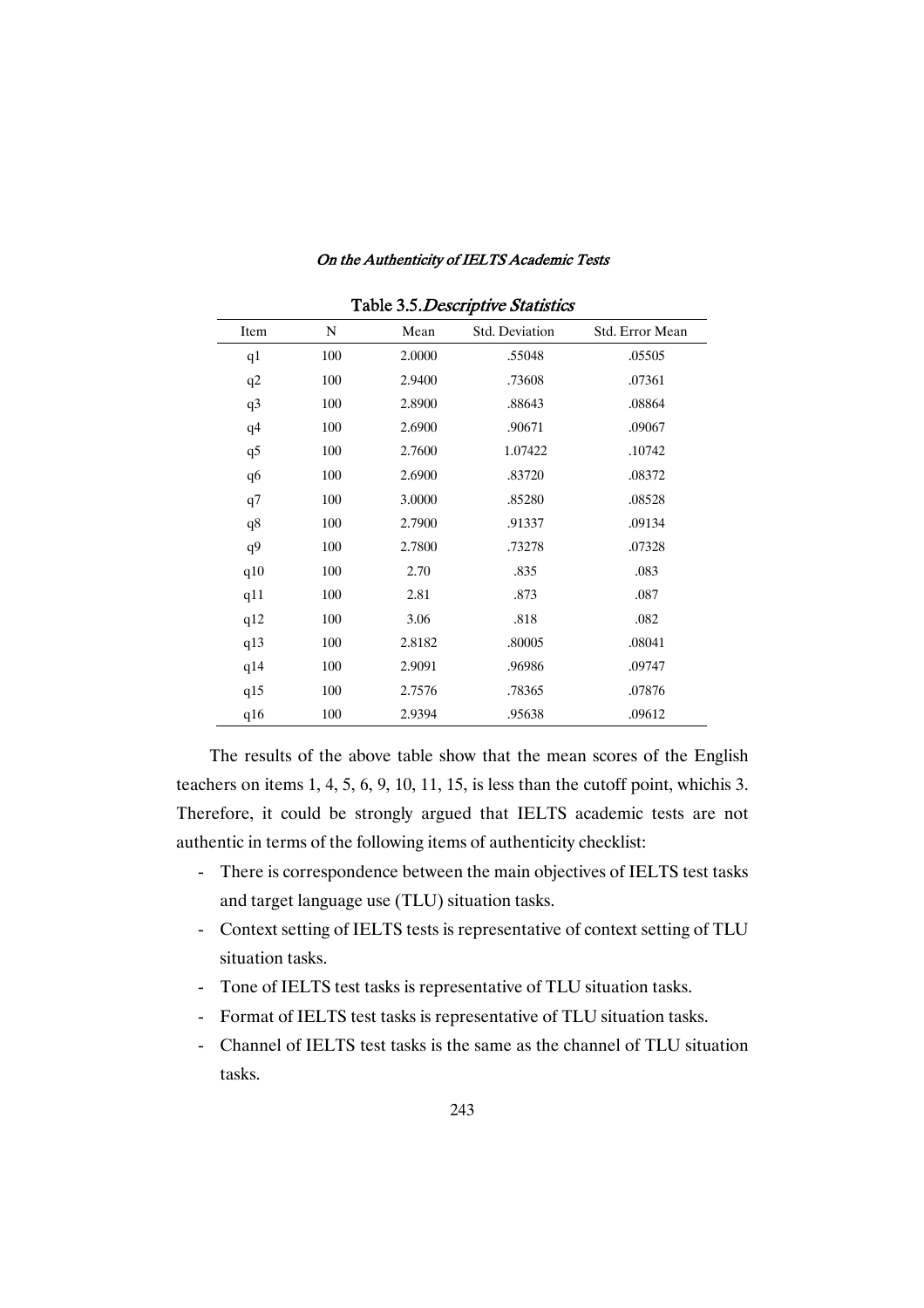- Format of IELTS test tasks is the same as the format of TLU situation tasks.
- Form of IELTS test tasks is the same as the form of TLU situation tasks.
- The scope of interaction between the input and response of TLU situation tasks is the same as that of IELTS tests tasks.

The results also indicated that the mean scores of English teachers on items 2, 3, 7, 13, 14, 16, 12, is 3 (some scores of items are rounded off) which is the same as the cutoff score. Therefore, it could be argued that these IELTS academic tests are somehow authentic in terms of the following items of authenticity checklist:

- Delivery vehicle of IELTS test tasks is similar to delivery vehicle of TLU situation tasks.
- Language length of IELTS test tasks is the same as the length of TLU situation tasks.
- The responding procedure in IELTS tests tasks and TLU situation tasks are the same.
- Number of tasks and task distinction in IELTS tests and TLU situation use are the same.
- Length of IELTS tests tasks is similar to length of TLU situation tasks.
- Type of IELTS test tasks is the same as the type of TLU situation tasks.
- The interaction between response and input in IELTS test tasks is the same as the interaction between the response and input in TLU situation tasks.
- The interaction between input and response in TLU situation tasks and IELTS tests is always direct.

The results also indicated that IELTS test is more authentic in terms of items 7&12 with the greatest means of 3 and 3.06 and it has the least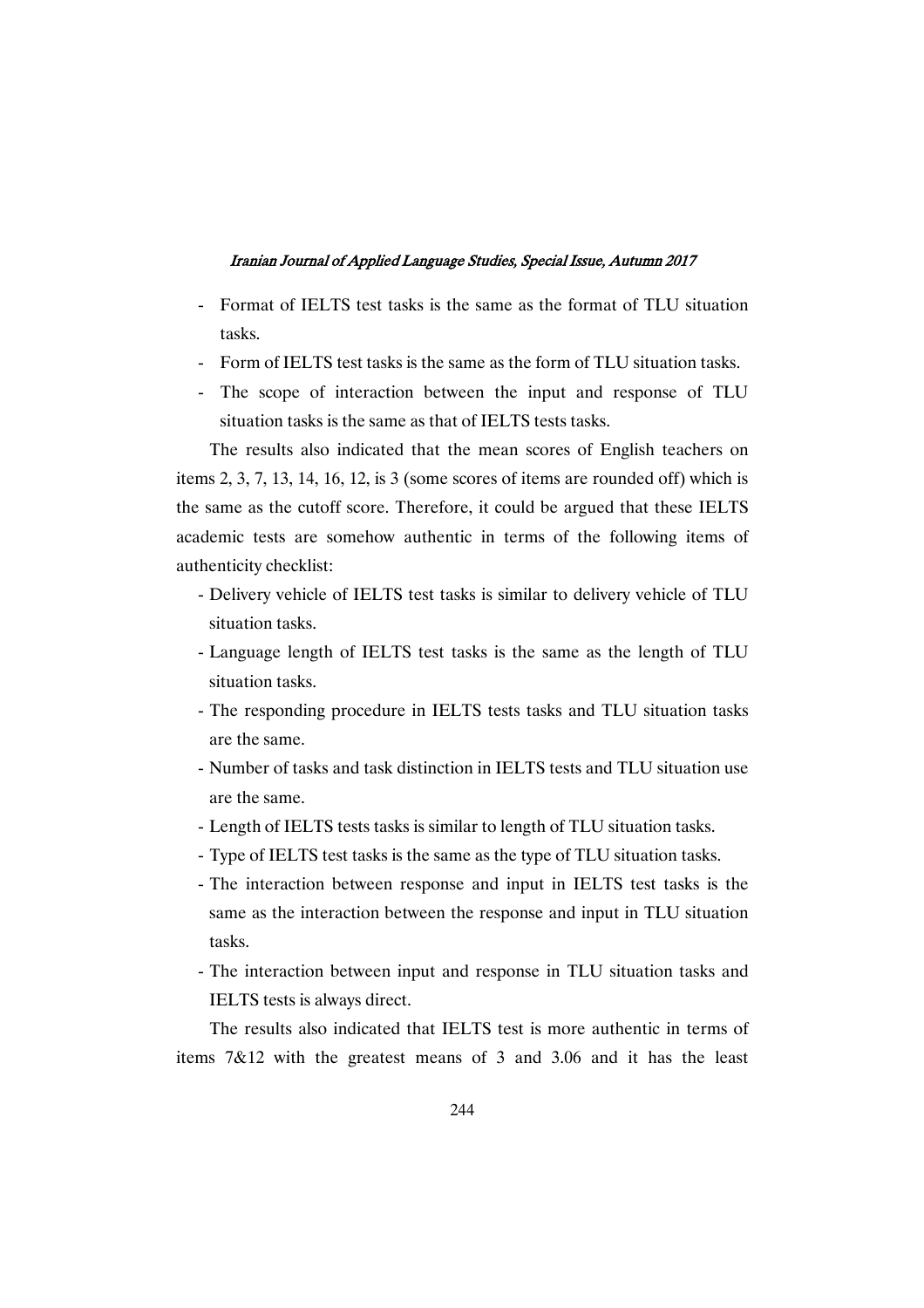authenticity on items 1, 4 and 6 in terms of the following items on the authenticity checklist:

- There is correspondence between the main objectives of IELTS test tasks and target language use (TLU) situation tasks.
- Context setting of IELTS tests is representative of context setting of TLU situation tasks.
- Format of IELTS test tasks is representative of TLU situation tasks.

# 3.4.3. Qualitative Results of Authenticity of IELTS Tests

In order to determine authenticity of IELTS tests and the participants' perceptions of the authenticity, the following leading questions were asked:

- To what extent are the IELTS tasks the representative of real life?
- Due to real and daily life, are the IELTS items enough?
- Are you, as a person who has taken IELTS test and got favorite score, able to report your projects in English?
- Do you have any problem in understanding the lectures in international conferences? Note taking? Asking questions?
- What do you think of authenticity as <sup>a</sup> critical feature of IELTS tests?
- To what extent are the IELTS items the same as the real life tasks?
- To what extent are the IELTS tasks the representative of real life?
- Do you think IELTS academic tests are good indicators of your ability to use English in your studies? Why?

The 20 participants consisted of IELTS academic test takers in Iran. They were all interviewed. The semi-structured interviews were transcribed and content analyzed and the following themes were extracted. Interesting commonalities among the interviewees are shown in the following part of study.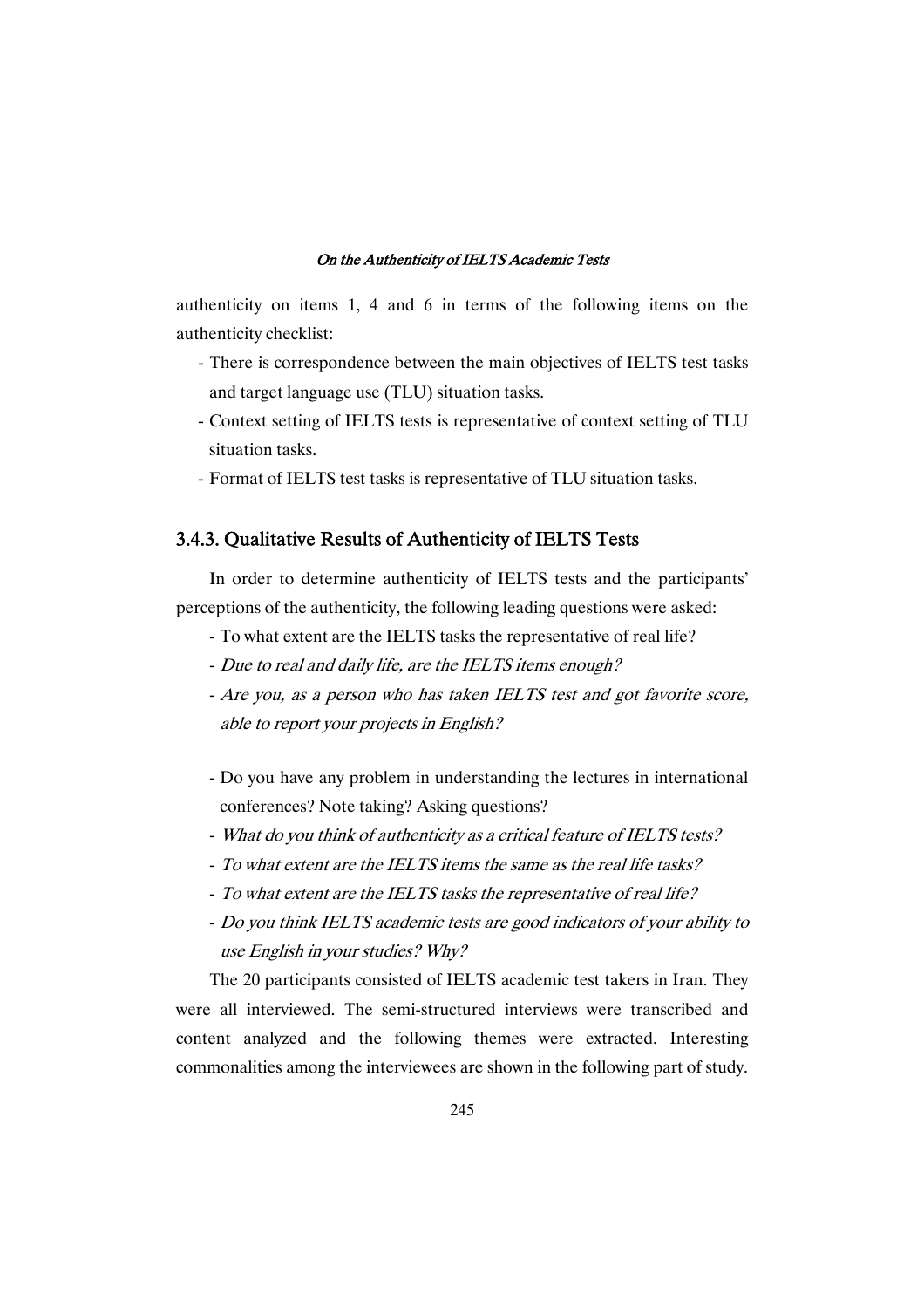### • IELTS is a kind of exam, which tests techniques related to four skills

Mostly examinees believed that those who want to take IELTS academic test should know and be familiar with especial techniques of reading, writing and listening and IELTS exam is an exam to test techniques and techniques are really effective in IELTS test.

### • The IELTS tasks are not representative of real life

The interviewers indicated that writing and listening tasks are limited to specific topics e.g., in writing module just a graph and a topic are used, but there are a variety of writing models in real life, like letters, reports, etc. Listening is not representative of listening in real life because sometimes strange listening tasks are used which are totally different from daily life listening tasks used by people.

### • IELTS items are not enough

Mostly examinees believed that IELTS test items are not enough, especially writing and reading. They stressed that more items are needed to measure candidates language abilities, i.e. reading, writing, speaking and listening ability.

## • Reading and writing tasks are not like real life tasks

IELTS examinees believed that reading and writing of IELTS test are not like real life tasks because only a graph and a general topic are used in writing module while there are more than these types in real life. That's why they cannot be the representative of real life tasks.

## • Authenticity is absent in IELTS tests.

Almost all participants believed that situational and interactional authenticity are nice characteristics of language tests but the IELTS tests administered in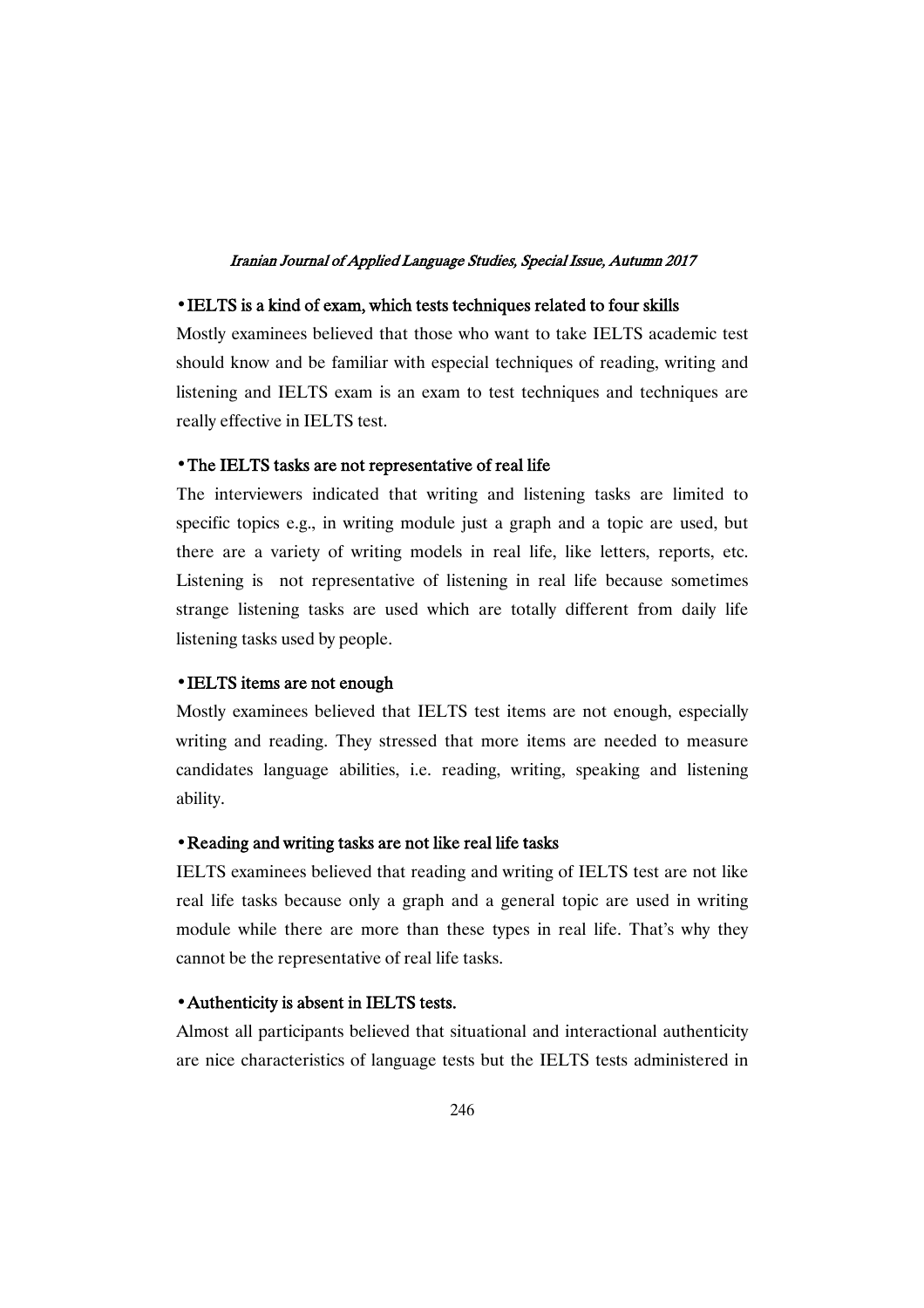Iran lack this characteristic. They also argued that a small fraction of real life tasks is covered by the tasks measured by IELTS tests.

# • Understanding lectures in international conferences, Note taking and asking questions

The participants believed that it depends on the lecturers and the texts used for lectures. Moreover, accent is very important; some lecturers use accents that are difficult to understand, lecturing speed is also important. Basically, as a person who took IELTS test, may come across with some problems in conferences held in English. Getting 6 or 7 score of IELTS does not guarantee the full understanding of lectures in international conferences held in English.

### • Authenticity is the core of any IELTS test construct validity.

The majority of the participants stated that an IELTS academic test without tasks and contents representative of TLU situation tasks does not make sense. They argued that it is urgent that test takers design test tasks that the test takers will encounter in TLU situations. Otherwise, these tests do not test the communicative competence of the test takers.

### $\cdot$  Authenticity influences generalization validity.

Almost all participants stated that the inferences and decisions made about their abilities based on their scores on IELTS tests are not valid because there is a very low similarity between the tasks and contents of these tests and real academic non-test tasks. In other words, the participants' high achievements in these tests do not guarantee their success in real academic life situations. The interviewees believed that studying in universities in which English is language of teaching needs more ability in English.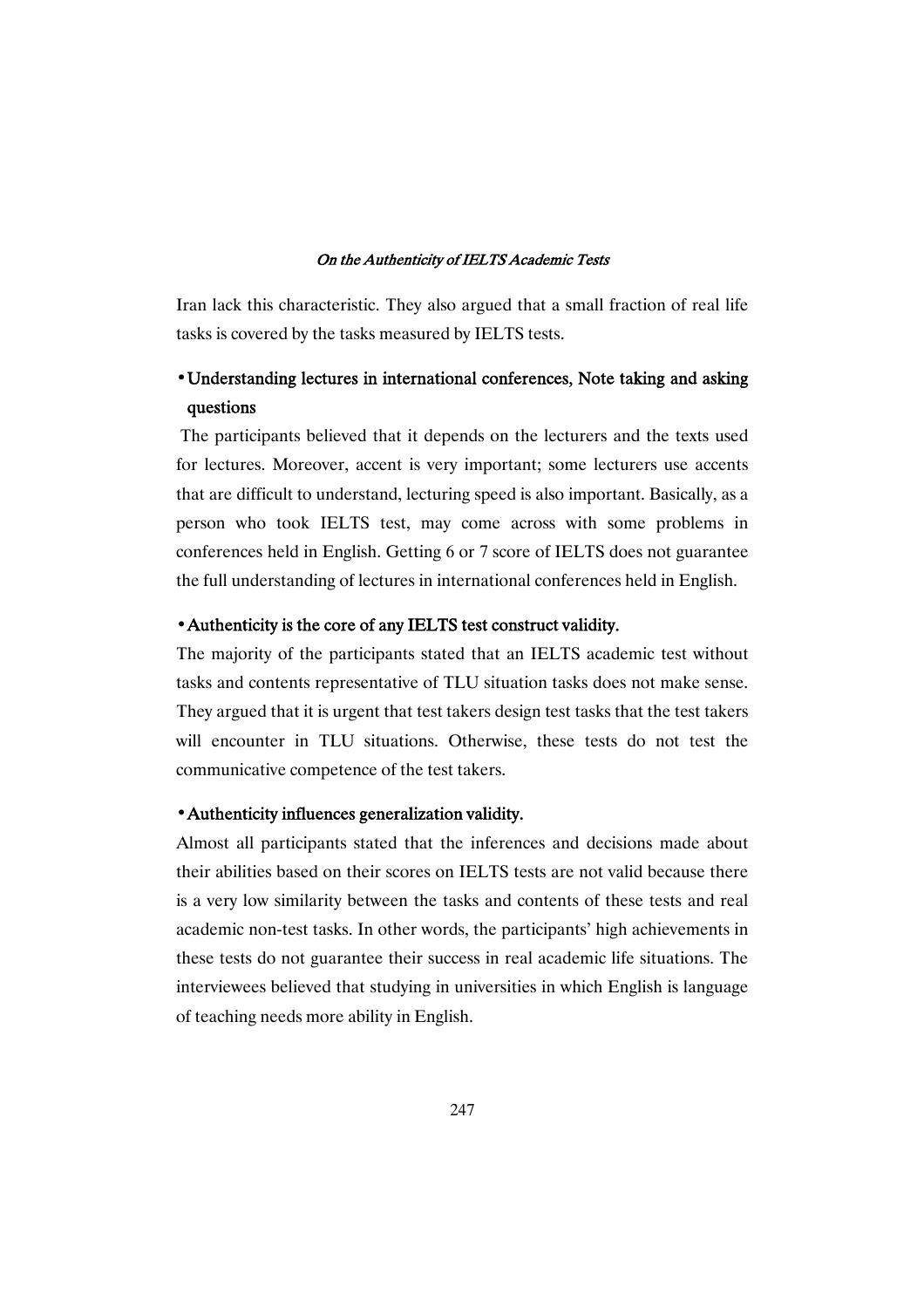#### $\cdot$  IELTS test can not guarantee academic paper writing

IELTS by itself is not enough for those who want to write their academic papers and report their academic projects. Extra grammar and writing selfstudy is needed to improve their writing. Most of interviewees said that two writing items are not enough to measure candidates' ability in academic writing.

### • Understanding technical terms requires self-study

Participants in IELTS test are majoring in different fields such as chemistry, biology, mathematics, computer, accounting, etc. Therefore, understanding technical terms and texts related to examinees field of study depends on selfstudy because the maximum technical terms used in IELTS texts, books and tests is about 30 to 4o terms for each field of study, but the candidates need to know more technical words and phrase. They can learn these terms from various special English books, papers, technical dictionaries and different internet sites.

# 4.Discussion

The demand for IELTS in Iran, China, India etc. has led to the globally increase of IELTS test takers who are offered academic and general versions. The growth in test numbers shows the increase in the number of organizations and institutions considering IELTS as a criterion to meet their needs for language proficiency assessment. A fundamental quality of IELTS academic tests is authenticity (Backman, 1999). In the present study, we tried to identify the perceived authenticity of IELTS academic tests through different approaches and techniques. An important common result of these approaches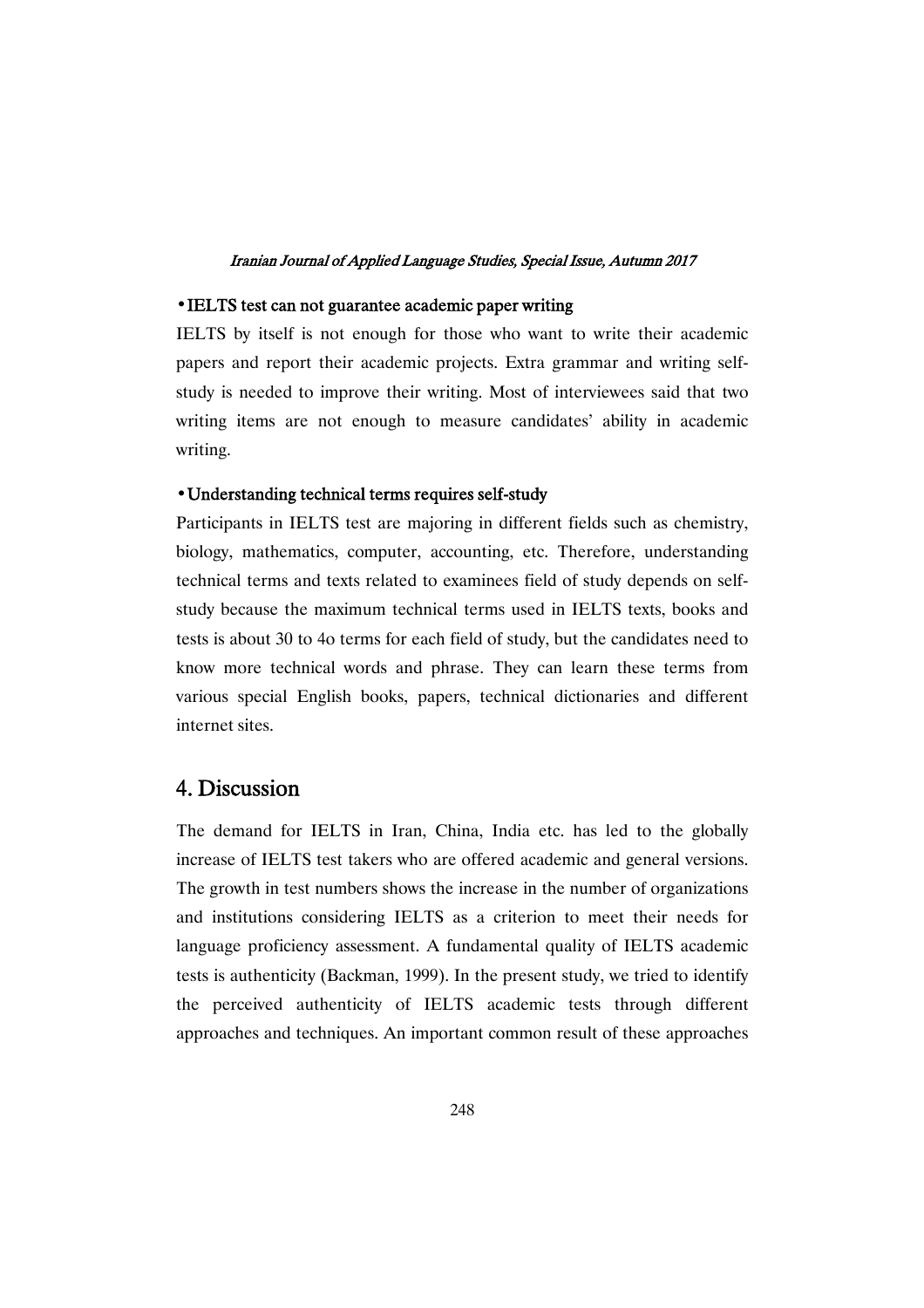is that at least those IELTS academic tests administered in 2011-2012 in Iran, which were the focus of this study, lacked this quality.

Test tasks should be based on learners' language needs, that is, test tasks should be correspondent to the learners' language needs. The mentioned correspondence is one of the distinguishing qualities of IELTS academic tests. To determine this correspondence, learners' language needs were compared with the types of tasks and the skills measured by the IELTS academic tests. The outcomes indicated that there was no significant correspondence between test tasks and TLU situation tasks. Therefore, it could be said that there was a great difference between what language learners needed and what was measured by IELTS academic tests. In other words, the frequently reported real life tasks were not covered by the contents of IELTS academic tests. That is, neither did the tasks of these tests correspond to TLU situation tasks, nor did they measure the learners' abilities to use language for their own professional and academic needs.

Correspondence between TLU situation tasks and the contents of IELTS academic tests is another fundamental aspect of authenticity. The results in tables,  $4.2$ ,  $4.3$ ,  $\&$   $4.4$  show that almost all of the participants believed that there is a very low correspondence between the contents of IELTS academic tests and TLU situation tasks. The comparison of characteristics of test rubrics, input characteristics, output characteristics, and the interaction between input and response of IELTS test tasks and TLU showed that they are not similar to each other. Therefore, it could be strongly argued that the IELTS academic tests administered to in Iran to those who apply for academic version to study in universities where English is used as medium of instruction in 2011-2012 lack the required degree of authenticity.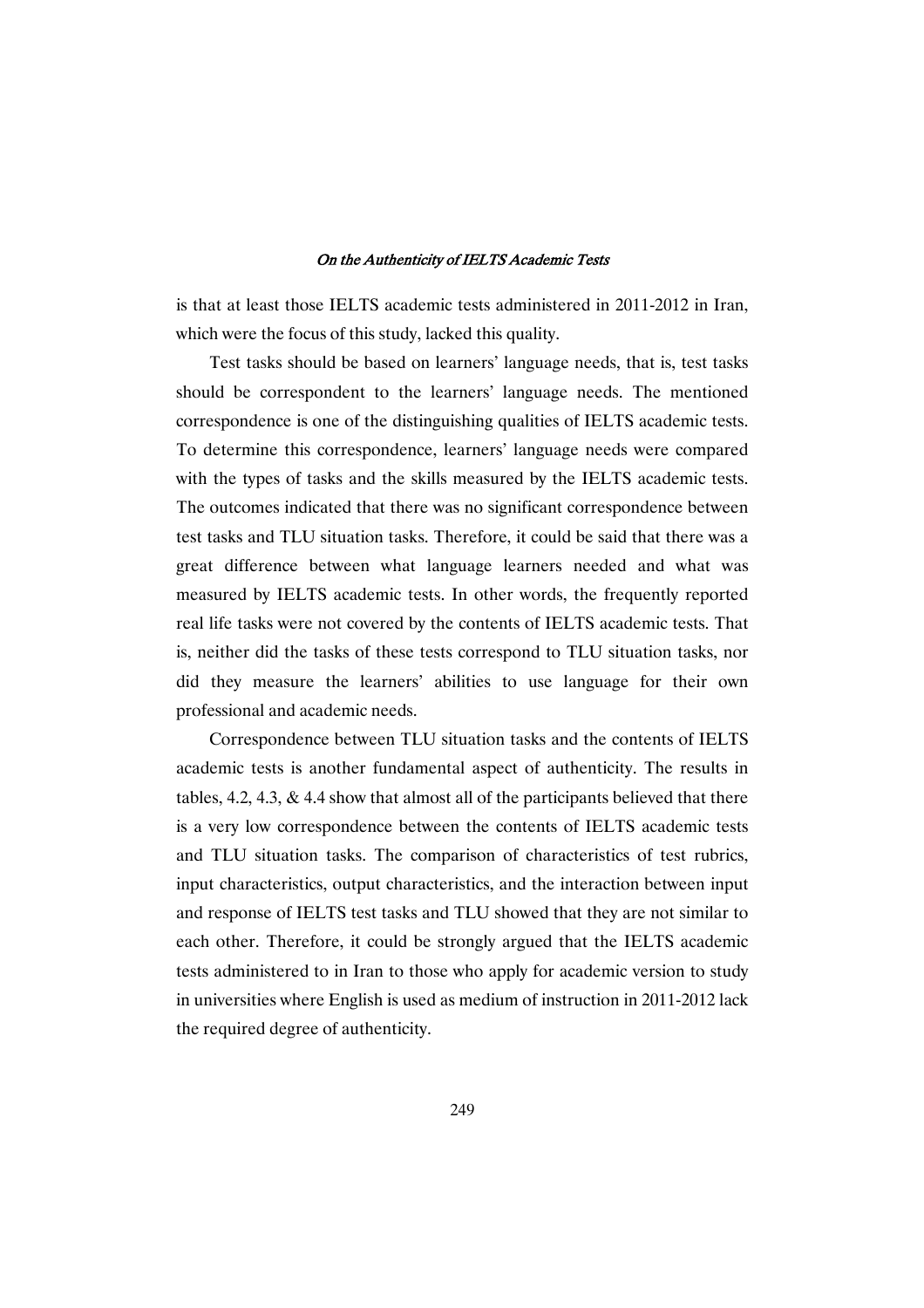The function of IELTS academic tests is to measure language proficiency of applicants who are supposed continue their studying at English universities and to see whether they are able to study at universities where the medium of instruction is English or not. Almost all the interviewees believed that this type of test can does not function based on the set objectives. The interviewees stated that those who get the required band score can not meet their needs in academic and real life settings. They indicated that the required band score gotten by candidates as an indicator of entrance to such universities is not enough. IELTS academic test is necessary to see if the candidates need further instruction.

The results of table3.1, 3.2, 3.3, 3.4, 3.5 showed that the IELTS academic tests are nor authentic in terms of correspondence between the main objectives of IELTS test tasks and target language use (TLU) situation tasks, - Context setting of IELTS tests, tone of IELTS test tasks format of IELTS test tasks,- Channel of IELTS test tasks, form of IELTS test tasks and the scope of interaction between the input and response of TLU situation tasks

The finding of this study for the first questions are in line with Alibakhshi (2010), Douglas (2001), Ellis (2003), Vosoughi (2013), Spolsky (2008), Heltai (1991). Based on the results, it could be argued that non-familiar test tasks, lack of correspondence between test tasks and TLU tasks, and mismatch between the learners' academic needs and test tasks decrease the authenticity of IELTS academic tests. Lack of authenticity of IELTS academic tests could be because of the fact that the IELTS academic tests are not developed based on TLU situation tasks characteristics, test takers' specific academic needs and content familiarity. Keep it another way, focusing on specific academic needs, specific relevant topics, and close correspondence between IELTS academic test tasks and TLU situation tasks which could lead to any IELTS academic test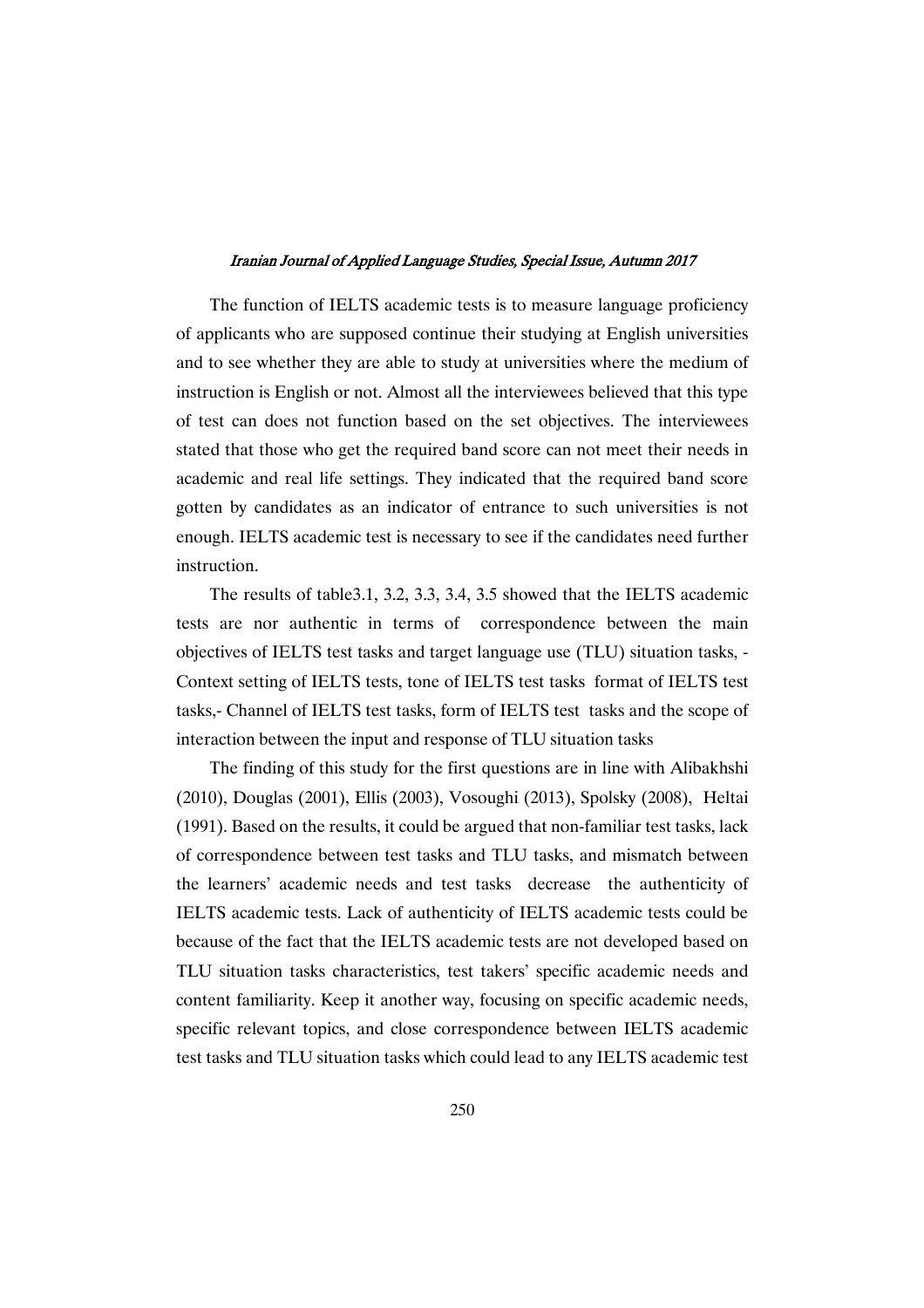authenticity is ignored by IELTS tests developers. Although matching the test tasks and TLT tasks may lead to situational authenticity, it can not ensure the interactional authenticity.

Authenticity, therefore, provides a means for investigating the extent to which score interpretations could be generalized beyond ESAP learners' performance on the test to language use in TLU domain, or to other non-test real academic situations. Such definition of authenticity links it to construct validity (Bachman, 1996).

# References

- Abdi, A. & Asadi, B. (2013). The authentic materials and their advantages and disadvantages.
- Bachman, L. F, (1990). Fundamental considerations in language testing. Oxford: Oxford University Press.
- Bachman, L. F. (1991). What does language testing have to offer? TESOL Quarterly , 25, 671-704.
- Bachman, L. F., & Palmer, A. S. (1996). Language testing in practice. Oxford: Oxford University Press.
- Bachman, L. F. (2000). Modem language testing at the turn of the century: Assuring that what we count counts. *Language Testing*, 17(1), 1-42.
- Baleghirzadeh, S. (2002). Comparative study between the test of spoken English and the IELTS interview with respect to their authenticity. Humanities and Cultural Studies, 64-82.
- Birjandi, P., Alavi, S. M., &Salmani-Nodoushan, M. A. (2002). Text familiarity, reading tasks, and ESP test performance: A study on Iranian LEP and non-LEP university students. Tehran University.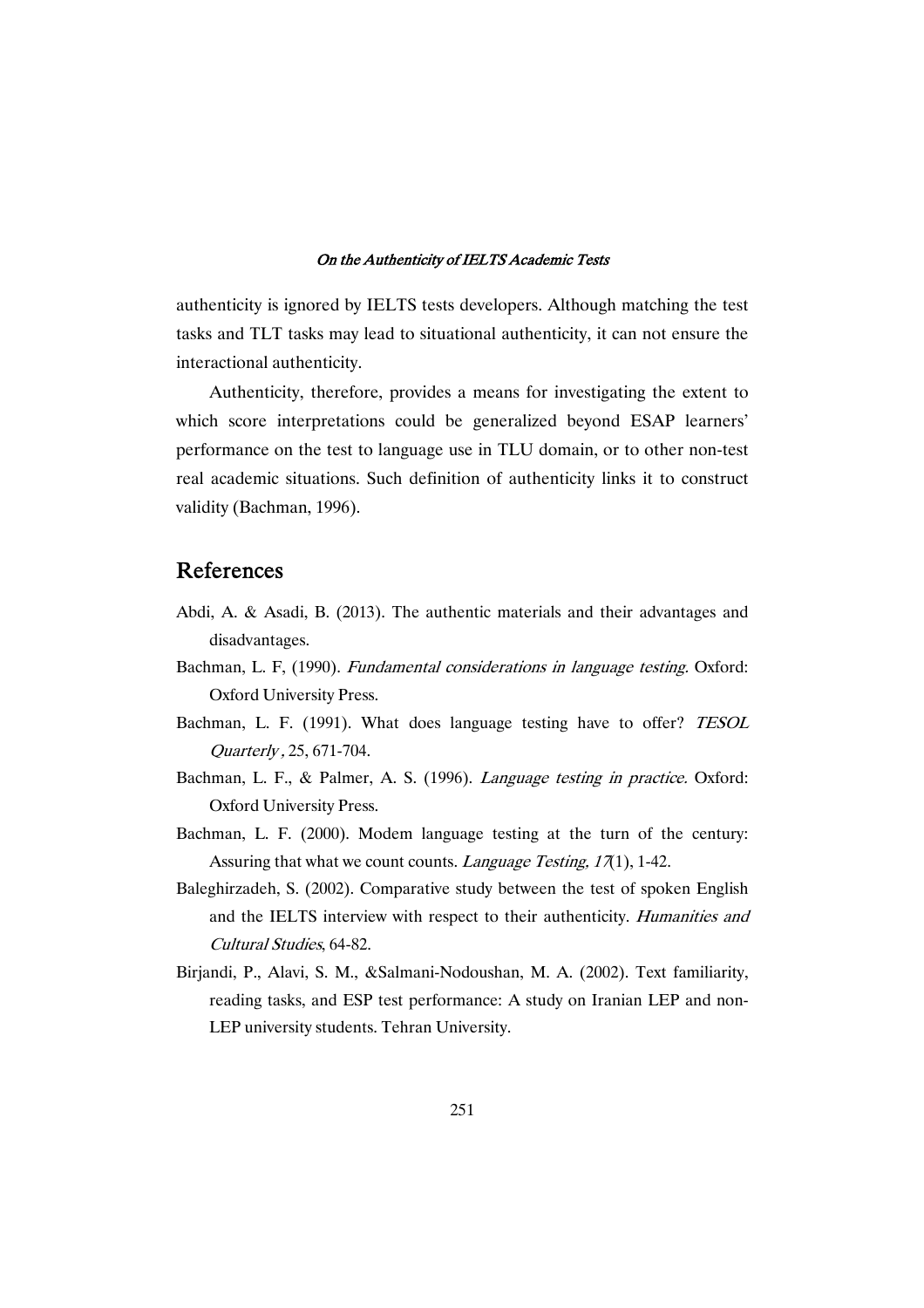- Breen, M. P. (1985). Authenticity in the language classroom. Applied Linguistics, 6, 60-70.
- Brendan, J. (1980). Testing communicative competence. Oxford: Pergamon Press.
- Christine Klein-Braley (1985). A study in the construct validation of authentic tests, Language Testing, SAGE Publications, 75-104.
- Gebril, A. (2009). Score generalizability of academic writing tasks: Does one test method fit it all? *Language Testing*, 26, 507–531.
- Ingram, D. E. (2003). Towards More Authenticity in Language Testing, AFMLTA National Conference 2003, Languages Babble, Babeland Beyond, Hilton Hotel, Brisbane,  $10 - 12$  July.
- Khodadady, E., &Hashemi, E. (2011). Validity and C-Tests: The role of text authenticity. Iranian Journal of Language Testing, 1, 30-41
- Lewkowicz, A. (2000). Authenticity in language testing: Some Outstanding questions. Language Testing,  $17(1)$  43–64.
- More, T. & Morton, J. (2007), Authenticity in IELTS writing Task 2, www.ielts.org
- Shohamy, E., Reves, T., &Bejarano, Y. (1986). Introducing a new comprehensive test of oral proficiency. ELT Journal, 40, 212-220.
- Shomoossi, N., & Tavakoli, M. (2010), Authenticity and Authentication in Language Testing: An Operational Perspective, MJAL 2:1 JANUARY 2010, 1-26.
- Spolsky, B. (1985). The limits of authenticity in language testing. Language Testing, 2(1), 31–40.
- Spolsky, B (1985). The limits of authenticity in language testing. Language Testing, SAGE Publications, 31-40.
- Stevenson, K. (1985). Authenticity, validity and a tea party. *Language Testing*, SAGE Publications, 41-47.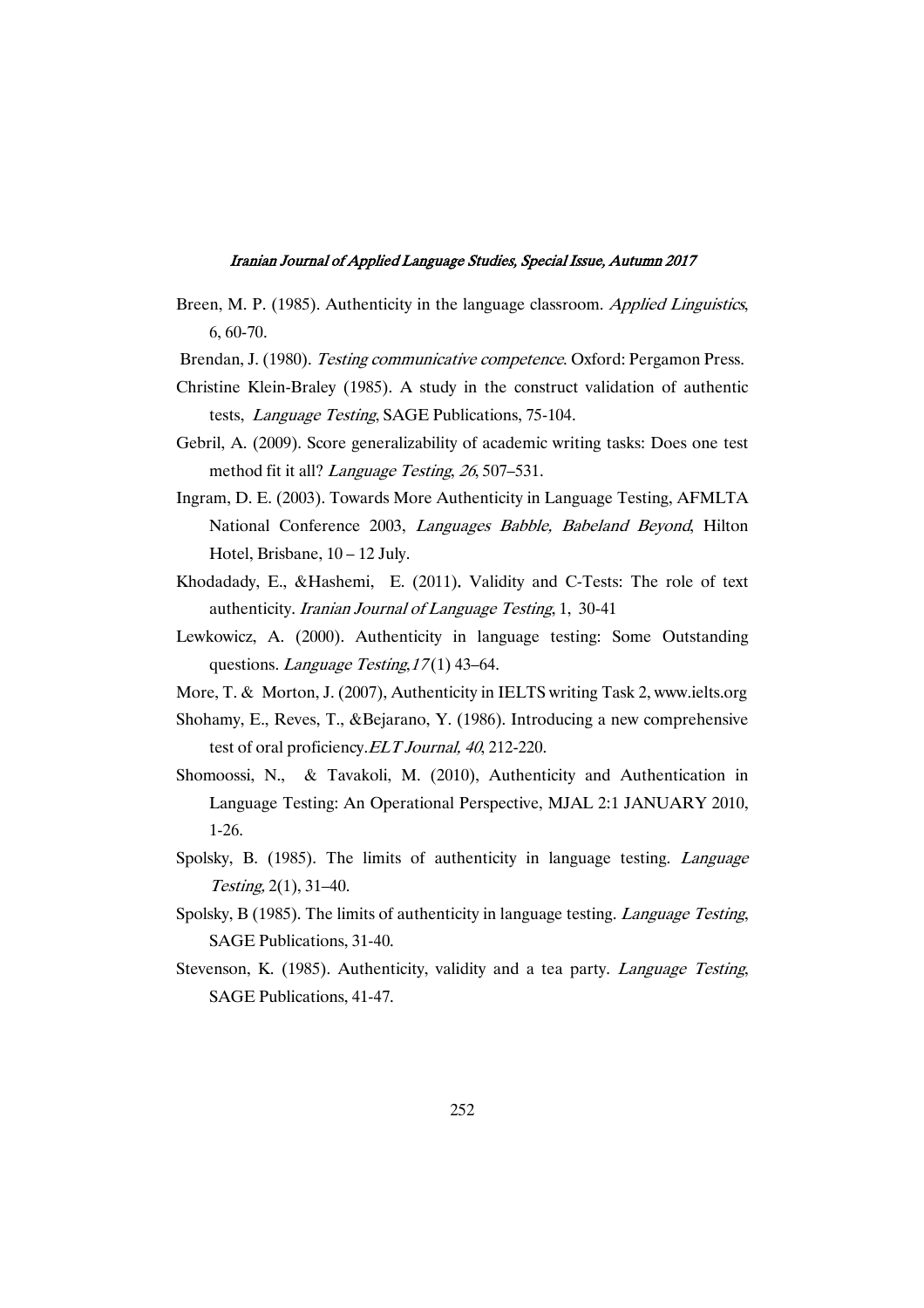### Appendix

### AuthenticityChecklist

### Dear…………….

We are making a study on International English Language Testing System (IELTS) .Could you please help us by completing this questionnaire? All information will be treated in the strictest confidence and please do NOT write down your name on the questionnaire. Thank you very much!

# Instruction: Please express your opinion of the sayings by choosing one of the five levels of agreement.

1. Strongly agree 2. agree 3. Neutral 4.disagree 5.strongly disagree

1. There is correspondence between the main objectives of IELTS test tasks and target language use (TLU) situation tasks.

1. Strongly agree 2. agree 3. Neutral 4.disagree 5.strongly disagree

2. The responding procedure in IELTS tests tasks and TLU situation tasks are the same.

1. Strongly agree 2. agree 3. Neutral 4.disagree 5.strongly disagree

3. Number of tasks and task distinction in IELTS tests and TLU situation use are the same.

1. Strongly agree 2. agree 3. Neutral 4.disagree 5.strongly disagree

4. Context setting of IELTS tests is representative of context setting of TLU situation tasks.

1. Strongly agree 2. agree 3. Neutral 4.disagree 5.strongly disagree

- 5. Tone of IELTS test tasks is representative of TLU situation tasks. 1. Strongly agree 2. agree 3. Neutral 4.disagree 5.strongly disagree
- 6. Format of IELTS test tasks is representative of TLU situation tasks. 1. Strongly agree 2. agree 3. Neutral 4.disagree 5.strongly disagree
- 7. Delivery vehicle of IELTS test tasks is similar to delivery vehicle of TLU situation tasks.
	- 1. Strongly agree 2. agree 3. Neutral 4.disagree 5.strongly disagree